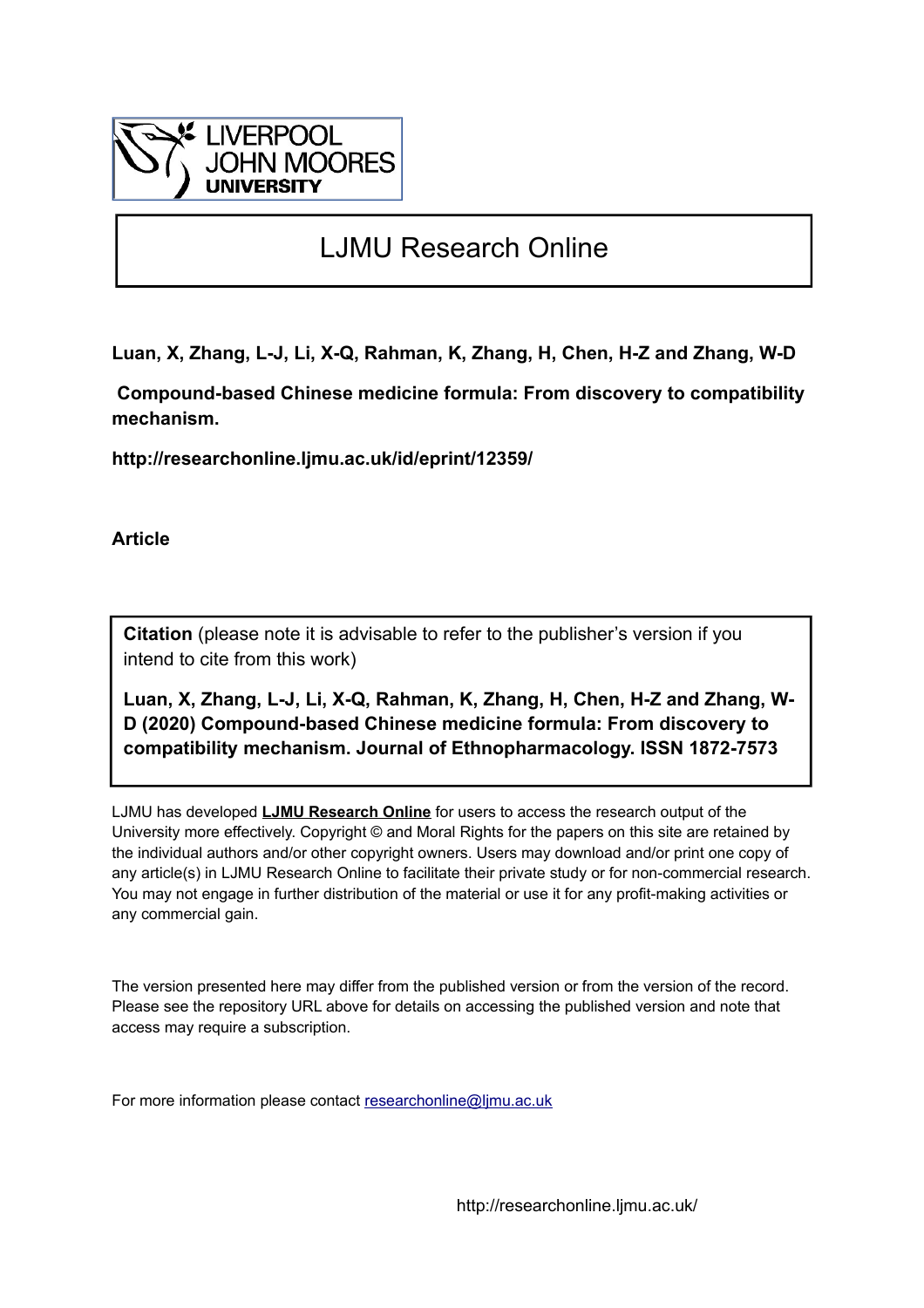| $\mathbf{1}$        | Compound-based Chinese medicine formula: From discovery to                                                                                                                                                               |  |  |
|---------------------|--------------------------------------------------------------------------------------------------------------------------------------------------------------------------------------------------------------------------|--|--|
| $\overline{2}$      | compatibility mechanism                                                                                                                                                                                                  |  |  |
| 3                   |                                                                                                                                                                                                                          |  |  |
| 4<br>5              | Xin Luan <sup>1,a</sup> , Li-Jun Zhang <sup>1,a</sup> , Xiao-Qin Li <sup>1,3</sup> , Khalid Rahman <sup>4</sup> , Hong Zhang <sup>1,3*</sup> , Hong-<br>Zhuan Chen <sup>1*</sup> , Wei-Dong Zhang <sup>1,2*</sup>        |  |  |
| 6                   |                                                                                                                                                                                                                          |  |  |
| $\overline{7}$<br>8 | <sup>1</sup> Institute of Interdisciplinary Integrative Medicine Research, Shanghai University of<br>Traditional Chinese Medicine, Shanghai 201203, China                                                                |  |  |
| 9<br>10             | <sup>2</sup> School of Pharmacy, Naval Medical University, 325 Guohe Road, Yangpu District,<br>Shanghai, 200433, China.                                                                                                  |  |  |
| 11<br>12            | <sup>3</sup> College of Pharmacy, Chengdu University of Traditional Chinese Medicine, Chengdu,<br>611137, China                                                                                                          |  |  |
| 13<br>14<br>15      | <sup>4</sup> School of Pharmacy and Biomolecular Sciences, Faculty of Science, Liverpool John<br>Moores University, Liverpool L3 3AF, England, UK                                                                        |  |  |
| 16<br>17            | $\alpha$ These two authors contribute equally to this work.                                                                                                                                                              |  |  |
| 18                  | * Corresponding authors:                                                                                                                                                                                                 |  |  |
| 19<br>20<br>21      | No. 1200, Cailun Road, Pudong New Area, Shanghai 201203, China. Telephone: 86-<br>21-51322720. Email Adress: wdzhangy@hotmail.com (W.D. Zhang),<br>hongzhuan_chen@hotmail.com (H.Z. Chen), hqzhang51@126.com (H. Zhang). |  |  |
| 22                  |                                                                                                                                                                                                                          |  |  |
| 23                  |                                                                                                                                                                                                                          |  |  |
| 24                  |                                                                                                                                                                                                                          |  |  |
| 25                  |                                                                                                                                                                                                                          |  |  |
| 26                  |                                                                                                                                                                                                                          |  |  |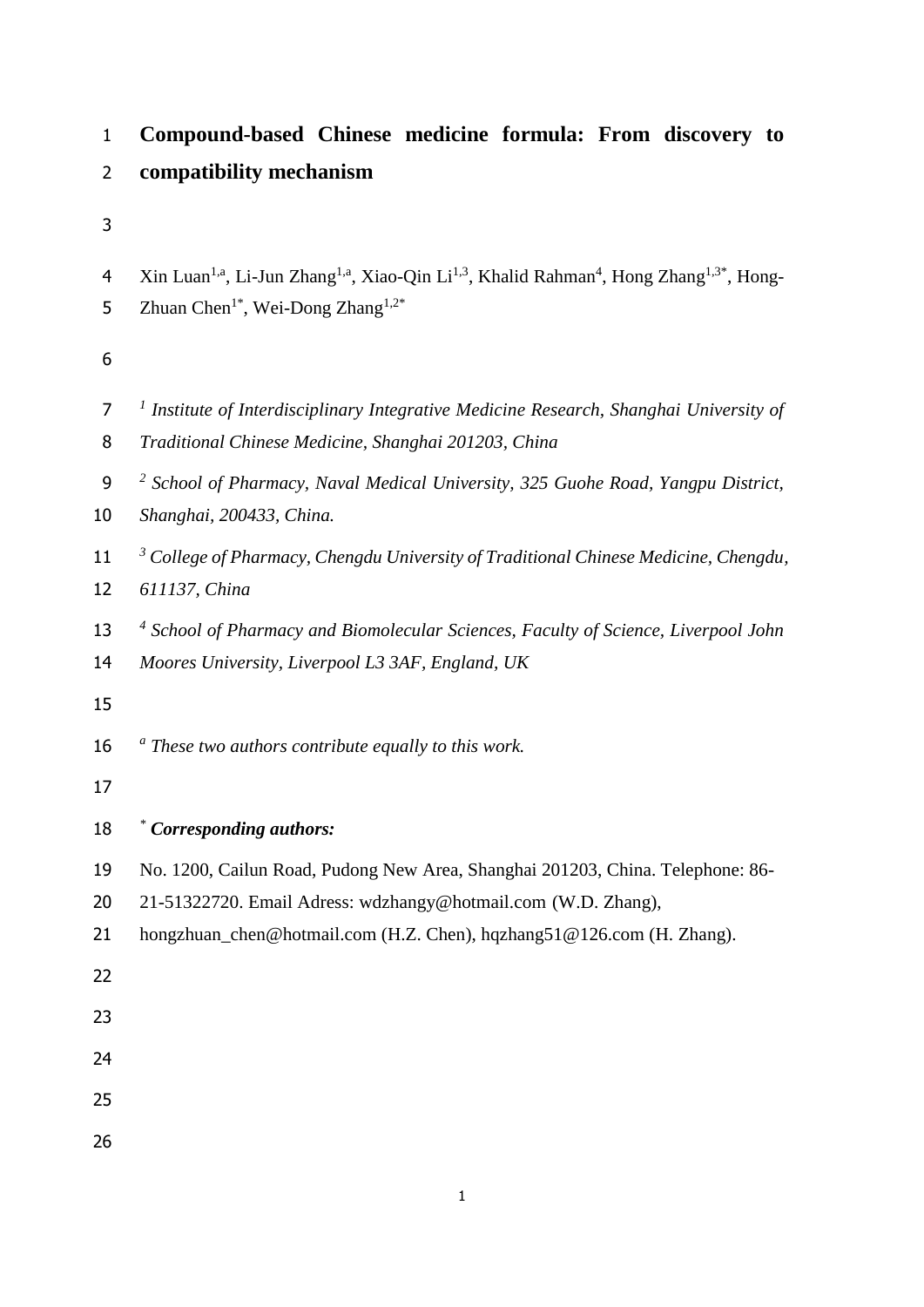#### **Abstract**

 *Ethnopharmacological relevan*ce: Chinese medicine formula (CMF) has a long history of clinical use in the treatment of various diseases under the guidance of traditional Chinese medicine (TCM) theory. The application of CMF can be divided into three levels, crude extracts, homologous compounds mixture, and specific compounds. However, the modern scientific connotation of the CMF theory has not been clarified. *Aim of the review:* To critically evaluate the research strategy for the investigation of compound-based CMF (CCMF).

 *Materials and methods:* The related information was collected from the scientific databases, including CNKI, Elsevier, ScienceDirect, PubMed, SpringerLink, Web of Science, and Wiley Online.

 *Results:* The research design including discovery, screening, optimization, pharmacodynamics models, and target research techniques including the targets for compatibility compounds were evaluated. Essentially it has been evaluated that the *in vitro* multicellular three-dimensional culture or organoid model has been proposed for the optimization model for compatibility research of CCMF. Based on these, the traditional compatibility theory of CMF, such as Monarch-Minister-Assistant-Guide (Jun-Chen-Zuo-Shi in Chinese), can probably be elucidated by the CCMF research.

 *Conclusions:* CCMF has the clear advantage of providing the exact composition and controllable quality of modern medicines, in addition to having the characteristics of 21 multi-ingredients and multi-targets synergistic effects of TCM. However, CCMF is still associated with challenges which need to be addressed for its future use.

- **Keywords:** Chinese medicine formula; compound; target; compatibility; methodology
- 
- 
- 
- 
- 
- **Abbreviations**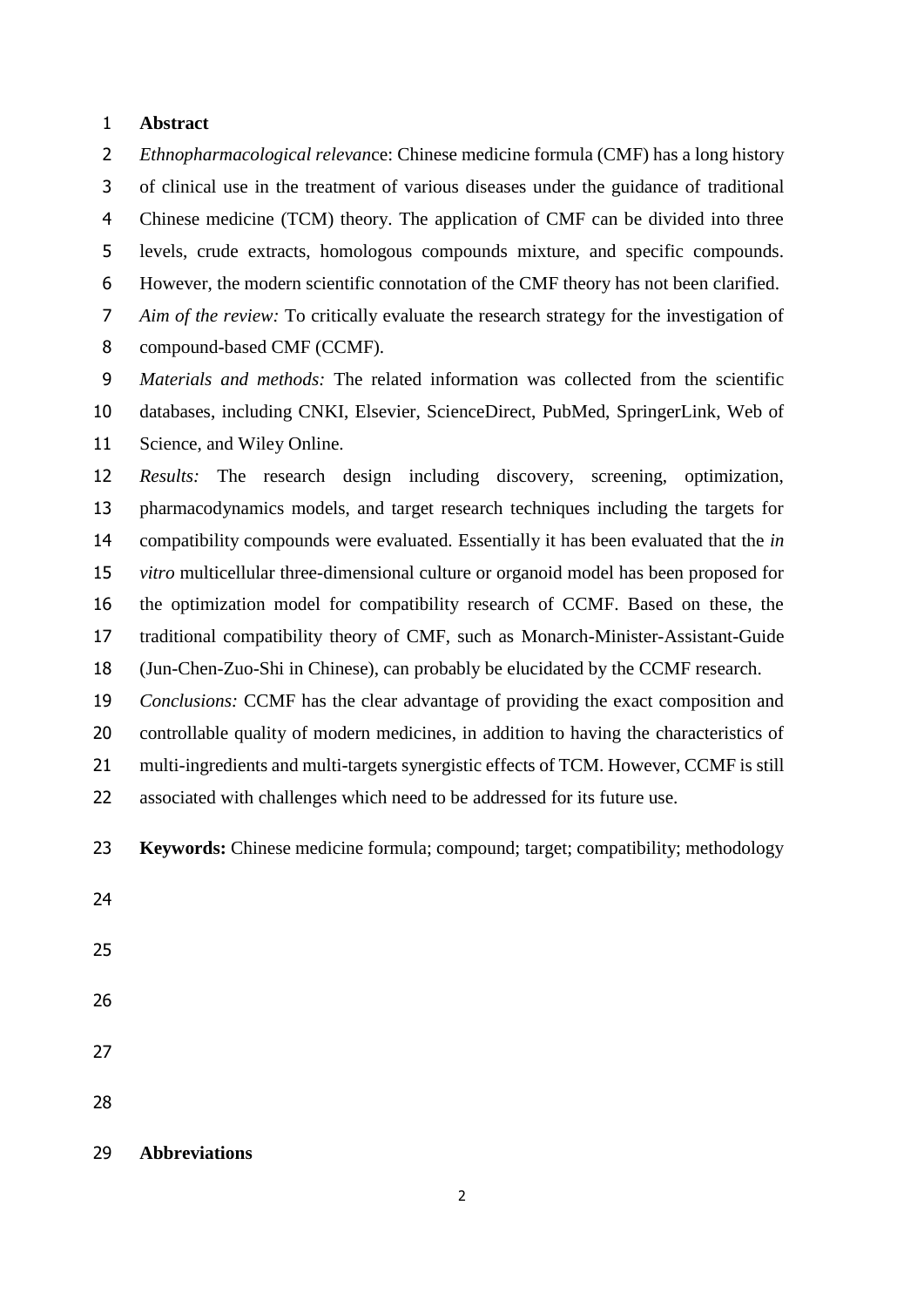| $\mathbf{1}$   | Chinese medicine formula (CMF), traditional Chinese medicine (TCM), homologous      |
|----------------|-------------------------------------------------------------------------------------|
| $\overline{2}$ | compounds mixture-based CMF (HCMF), compound-based Chinese medicine formula         |
| 3              | (CCMF), traditional Chinese medicine formula (TCMF), Shexiang-Baoxin Pill           |
| $\overline{4}$ | (SXBXP), Feedback System Control (FSC), Cellular thermal shift assay (CETSA),       |
| 5              | microscale thermophoresis (MST), Drug affinity responsive target stability (DARTS), |
| 6              | high-throughput screening model based on cellular thermal shift assay (HTS-CETSA)   |
| 7              |                                                                                     |
| 8              |                                                                                     |
| 9              |                                                                                     |
| 10             |                                                                                     |
| 11             |                                                                                     |
| 12             |                                                                                     |
| 13             |                                                                                     |
| 14             |                                                                                     |
| 15             |                                                                                     |
| 16             |                                                                                     |
| 17             |                                                                                     |
| 18             |                                                                                     |
| 19             |                                                                                     |
| 20             |                                                                                     |
| 21             |                                                                                     |
| 22             |                                                                                     |
| 23             | 1. Introduction                                                                     |

**1. Introduction**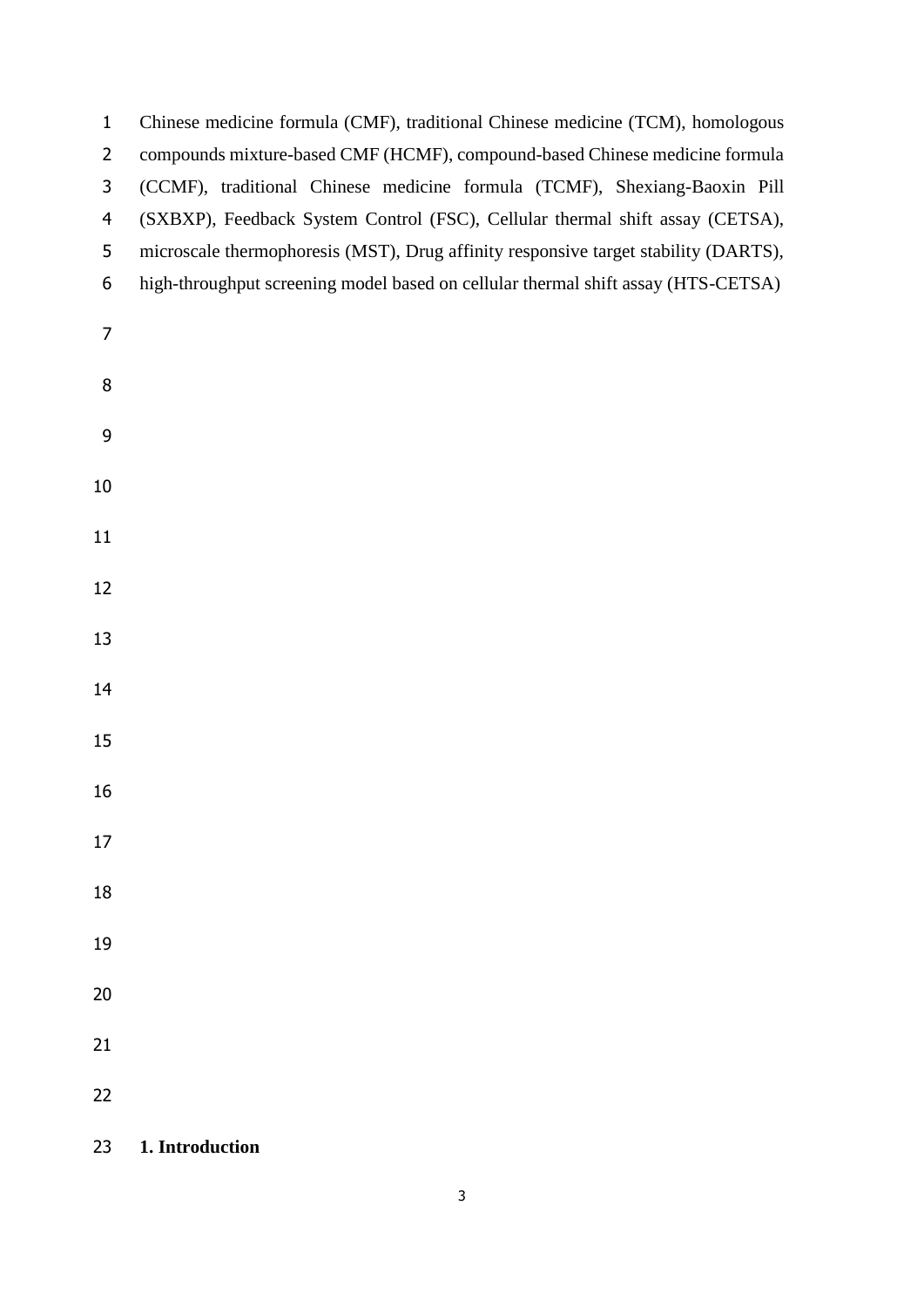As a long-standing science and culture, Chinese medicine formula (CMF) has a long history of clinical use in the treatment of various diseases for thousands of years, and has contributed to the prosperity and civilization of the China and the surrounding countries including Japan and Korea.

 In recent years, acceptance of CMF has gradually increased due to its clinical effect (Liu et al., 2015; Zhu et al., 2018). The proper compatibility of CMF requires strict guidance of traditional Chinese medicine (TCM) theory instead of the use of simply aggregated medicinal plants or compounds. "Monarch-Minister-Assistant- Guide" (Jun-Chen-Zuo-Shi in Chinese) is one of the most typical and important theories, which vividly defines the different roles of the constituents in CMF. In this theory, "Mornarch drug" stands for an essential ingredient in a prescription and its leading curative role is aimed at the cause or the main syndrome of a disease. "Minister drug" stands for the ingredient which can strengthen the curative effect of the monarch drug. "Assistant drug" mainly refers to the ingredient which can cooperate with the monarch and minister drugs and inhibit their possible side effects or toxicities. "Guiding drug" mainly refers to the ingredient which can guide other constitutents to the pathogenic sites. However, the modern scientific connotation of this theory needs to be further explored and explained.

 As outlined above, CMF refers to a systemic constitution of Chinese medicines under the guidance of TCM theory for specific types of diseases. The earliest form of CMF is the compatibility of crude extracts, such as Xiao-Chaihu Dcoction composed of pieces of Chaihu (*Bupleurum chinense* DC.), Banxia (*Pinellia ternate* (Thunb.) Breit.), Renshen (*Panax ginseng* C. A. Mey.), Gancao (*Glycyrrhiza uralensis* Fisch.), Huangqin (Scutellaria baicalensis Georgi), Shengjiang (*Zingiber officinale* Rosc.), and Dazhao (*Ziziphus jujuba* Mill.), which was recorded in the book of Shanghan-Zabing- Lun written by Zhongjing Zhang 1800 year ago. Even now, the crude extracts remain the most common method of CMF application due to its several advantages, including definite and long-term proven effect [\(China Pharmacopoeia Committee, 2015;](#page-34-0) Liu, et [al., 2015;](#page-34-0) Zhu et al., 2013; Zhu et al., 2018), relatively easier obtainment, simpler processing and lower cost than chemical agents that cannot be obtained by complete synthesis. However, the unclear chemical composition (active, ineffective and toxic ingredients), unverified functional targets, and indistinct molecular mechanisms hinder the extensive use of CMF globally. To overcome the defects of crude extracts, such as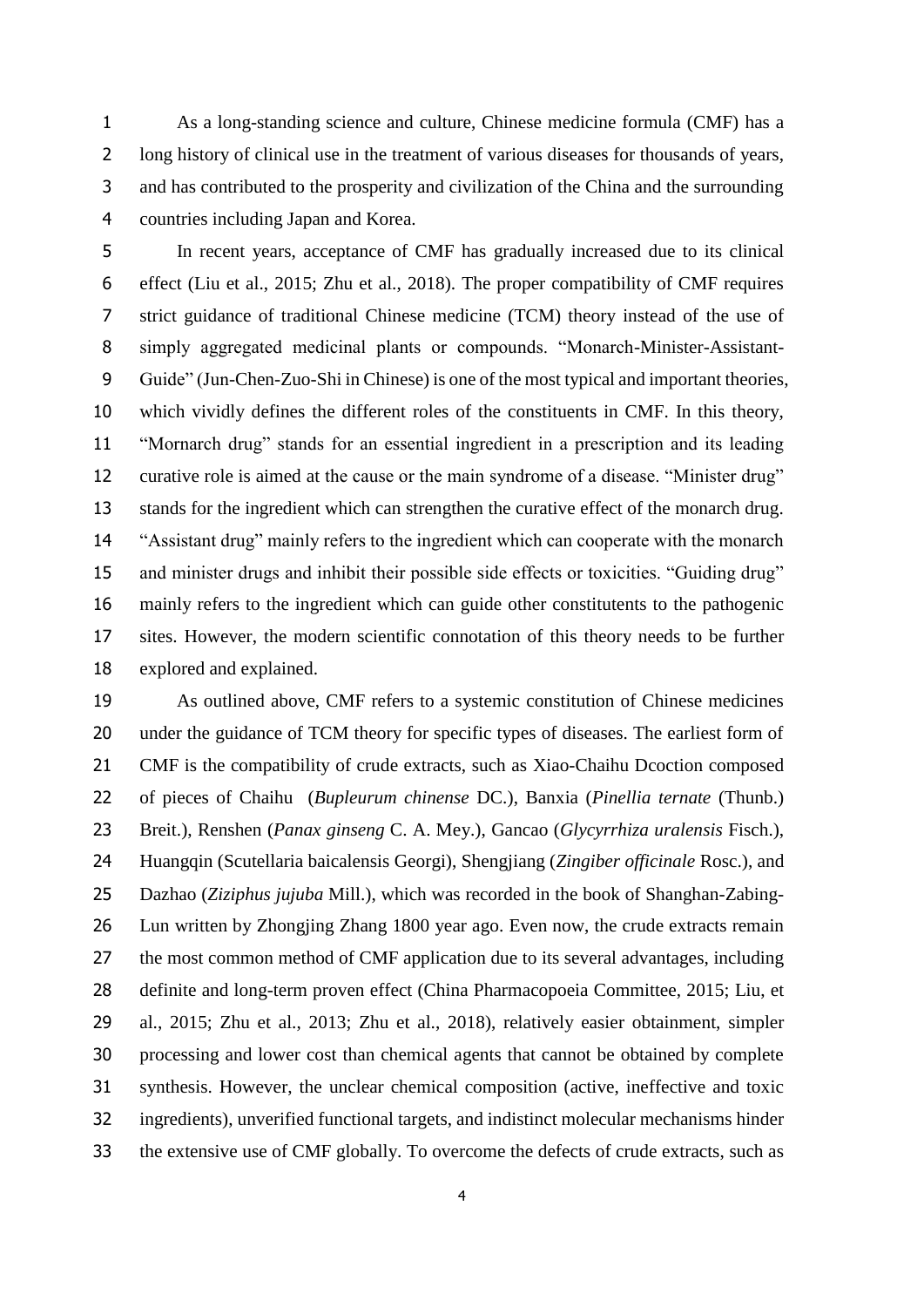the quality control, safety and inconvenient storage, further research of CMF needs to be undertaken.

 [Zhang and Wang](#page-34-0) (2005) proposed the concept of homologous compounds mixture-based CMF (HCMF), also known as component-based CMF, such as total saponins from Huangqi (*Astragalus membranaceus* (Fisch.) Bge.), which propelled the CMF research to a new level (). HCMF refers to the partially identified homologous compounds mixture derived from Chinese medicine under the compatibility principles of TCM theory [\(Zhang et al., 2015\)](#page-35-0). Although HCMF has relatively controllable quality, safety and effectiveness, such as approved Qishen-Yiqi-Diwan, Shouwu-Danshen- Diwan, Zhigan-qin Capsule, and Sanye-Tangzhi Tablet, there still exists unascertained chemical constituents, and unclear targets or mechanisms, which result in the obstacles for successful illustration of the scientific connotation of the compatibility theory at the molecular level.

 Recently, the emerging technology of protein structure elucidation and target validation methods have helped to further push the pharmacological research of CMF, especially its new form which is composed of specific compounds with clear targets and mechanisms [\(Wang et al., 200](#page-35-0)8; Zhang et al., 2010). In view of this, we presented the viewpoint of the promising compound-based Chinese medicine formula (CCMF). This refers to a mixture composed of specific natural compounds derived from Chinese medicines or chemical drugs, under the principles of prescription compatibility of TCM theory. CCMF not only possesses the probable advantages of enhanced efficacy and reduced toxicity in traditional Chinese medicine formula (TCMF), but also has the improved safety, reliable therapeutic effects and clear chemical composition-based stable quality. Furthermore, the therapeutic target and mechanism are most likely to be clarified at the molecular level (Wang [et al., 2008;](#page-35-0) Zhang et al., 2010), and the scientific connotation may be truly revealed for the compatibility theory, hence leading to the modernization of research of TCM. Although TCMF and HCMF also exhibit the probable synergism and attenuation effects similar to CCMF, their effective constituents are yet to be identified and mechanism of action needs to be elucidated (Table 1).

- 
- 

Table 1 Comparison among TCMF and HCMF and CCMF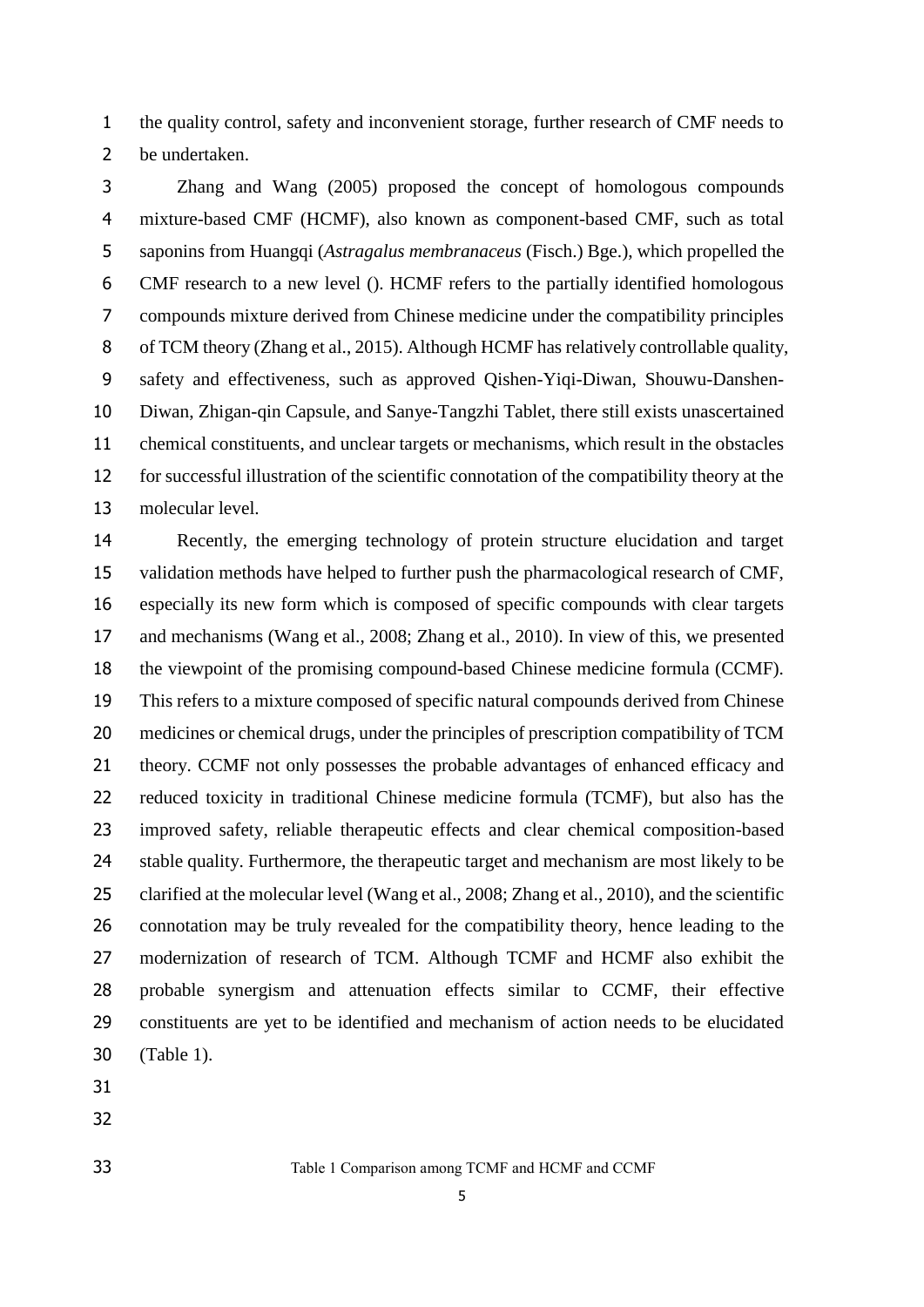|                                             | <b>TCMF</b>               | <b>HCMF</b>                   | <b>CCMF</b>                              |
|---------------------------------------------|---------------------------|-------------------------------|------------------------------------------|
| Effect                                      | Synergism and attenuation |                               |                                          |
| Effective<br>constituent                    | Unclear                   | Partially clear               | Completely clear                         |
| Inactive<br>substance                       | Inclusion                 | Inclusion                     | Exclusion                                |
| Drug target                                 | Indeterminate             | Indeterminate                 | Determinable                             |
| Action<br>Mechanism                         | Animal level              | Animal and cellular<br>levels | Animal, cellular and molecular<br>levels |
| Elucidation of<br>scientific<br>connotation | N <sub>0</sub>            | Difficult                     | <b>Yes</b>                               |

```
1
```
#### 2 **2. Discovery of CCMF**

3 CCMF can be obtained from the following five main sources: classic prescriptions, 4 classic Chinese medicine pair, single Chinese medicine, HCMF, and synergistic active 5 compounds.

6 *2.1. Classic Prescriptions*

 Classic prescriptions have shown good clinical effect [\(Liu](#page-33-0) et al., 2015; Zhu et al., 2013; Zhu et al., 2018). These provide abundance of compounds with potential activity that can be used to comprise CCMF, such as Four-Gentlemen Decoction (Si-Jun-Zi Decoction in Chinese) with the effect of improving digestive system function, Si-Wu Decoction with the effect of improving erythropoiesis, Liuwei-Dihuang Pill traditionally used as a tonic to improve fatigue, lower back pain, menstrual symptoms and night sweats, Jingui-Shenqi Pill used as a warming enery tonic and used to treat various health conditions such as poor circulation, oedema, heart failuire and osteoporosis. The information of chemical constituents of TCMF can be obtained from the constituent analysis and related databases. Furthermore, the initial basic composition of CCMF can be obtained from high content screening of these compounds according to the original therapeutic activities of TCMF.

19 Similar to the classic prescriptions, Chinese patent medicines approved by the 20 Chinse Food and Drug Administration (CFDA) for their clinical application with

6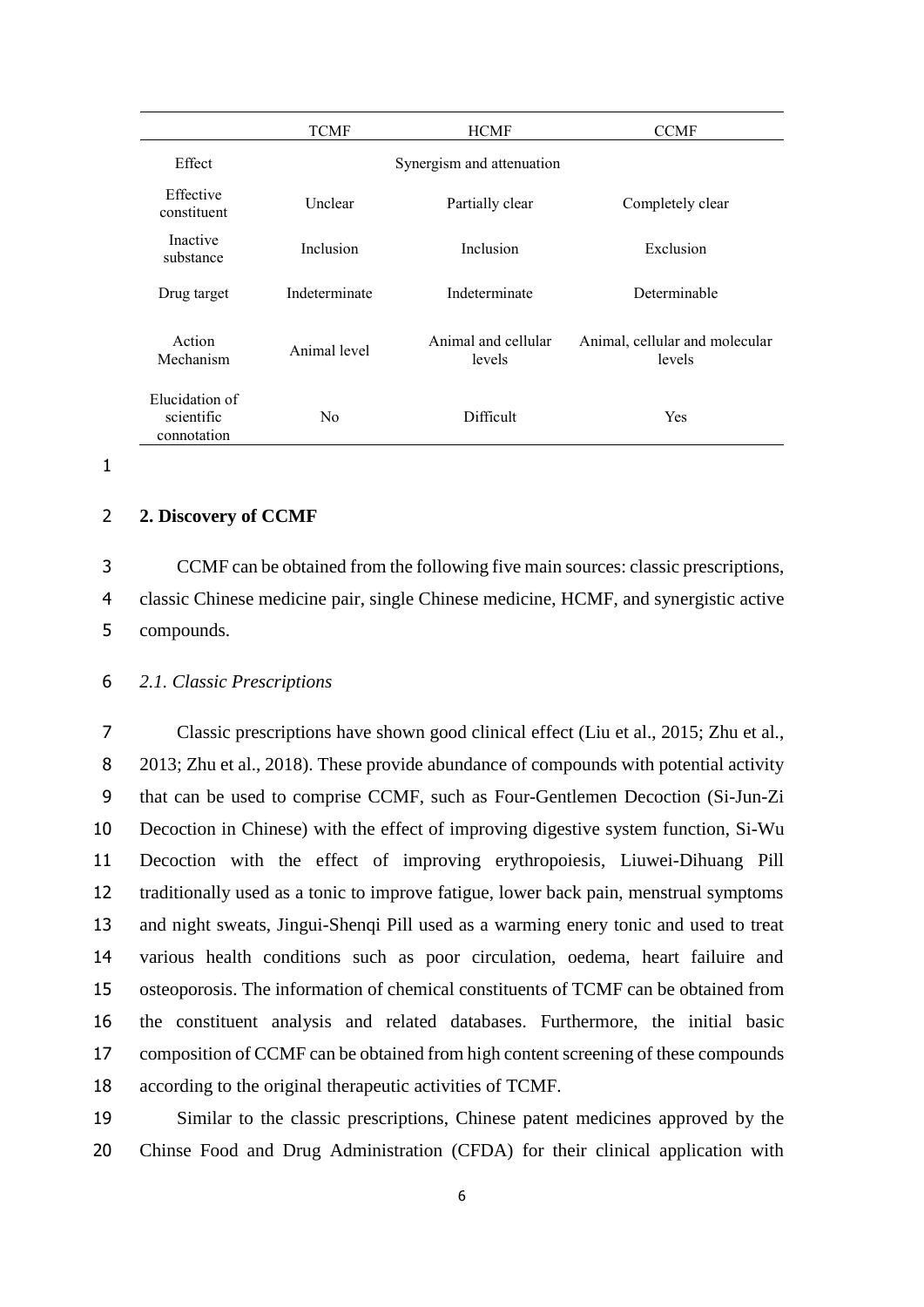satisfactory effect is another source of CCMF. Chinese patent medicine is the novel Chinese medicine formulation developed through the modern pharmaceutical technology under the TCM principle of syndrome differentiation and treatment, and thus diagnosis and treatment is based on the analysis of the illness and the patient's condition. The advantages of Chinese patent medicine are convenient use, rapid effect, and reduced side effects. For example, Shexiang-Baoxin Pill (SXBXP, China Pharmacopoeia Committee, 2015), consisting of Shexiang (*Moschus berezovskii* Flerov.), Chansu (*Bufo bufo gargarizans* cantor), Renshen (*Panax ginseng* C. A. Mey.), Suhexiang (*Liquidambar orientalis* Mill.), Niuhuang (*Bos taurus domesticus*  Gmelin), Rougui (*Cinnamomum cassia* Presl) and Bingpian (borneol), has been successfully used to treat angina pectoris and myocardial infarction. Modern pharmacological studies show that SXBXP can relax blood vessels, reduce myocardial infarction, inhibit vascular calcification and promote angiogenesis (al., 2018). We previously investigated the chemical constituents of SXBXP, 57 non-volatile components were detected by liquid chromatography with diode array detection and electrospray ionisation mass spectrometry (LC-DAD-ESI-MS) and 47 of these were identified. Among them, 20 are triterpene saponins from ginseng, 18 are bufadienolides from toad venom, 5 are cholic acids from bezoar, 1 is bilirubin from bezoar including 3 other compounds [\(Peng et al., 2009\)](#page-32-0). 49 volatile compounds were identified by gas chromatograph-mass spectrometer (GC-MS) analysis and compared with NIST05 online database. These findings provide a series of compounds which can be applied in the CCMF research based on SXBXP. Arsenic sulfide, indirubin and tanshinone IIA are the main active compounds of Realgar-Indigo naturalis formula (Zhu et al., 2018), which is a famous Chinese patent medicine and is composed of realgar, indigo naturalis, Danshen (*Salvia miltiorrhiza* Bge.) and Taizishen (*Pseudostellaria heterophylla* (Miq.) Pax ex Pax et Hoffm.). The combination use of these three compounds significantly prolongs the life span of tumor bearing mice compared to their mono- or bi-treatment, displaying probable synergistic effects [\(Wang et al., 2008\)](#page-33-1).

# *2.2. Classic Chinese Medicine Pair*

 Chinese medicine pair is the fixed drug combination of two commonly used medicines and is the smallest unit of the TCM compatibility. Chinese medicine pair usually exhibits better effect or reduced toxicity compared to their use alone and is the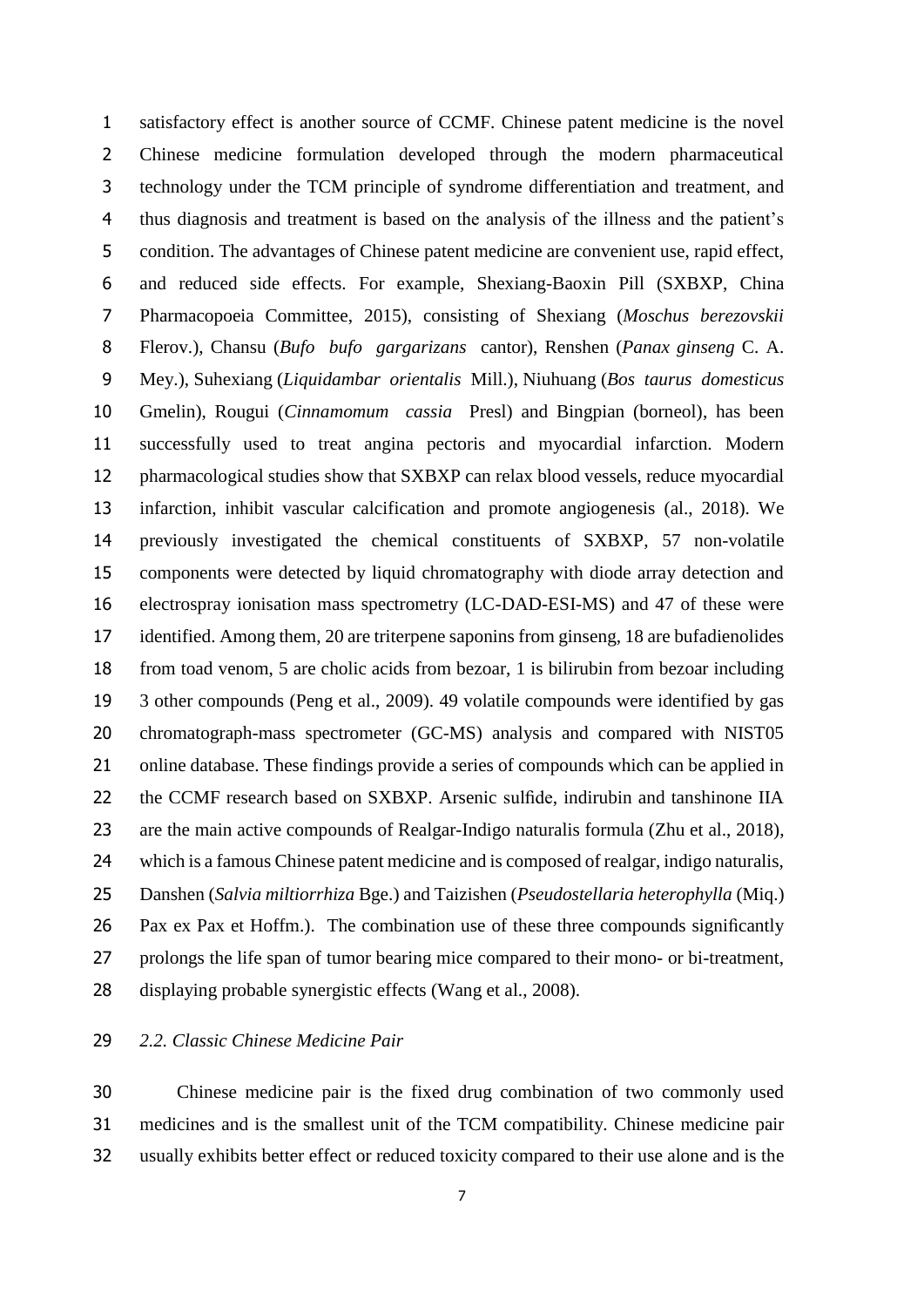accumulation of clinical experience from ancient times [\(Yue et al., 2017; Ma et al.,](#page-35-1)  [2019\).](#page-35-1) For example, Huangqi (*Astragalus membranaceus* (Fisch.) Bunge) and Danggui (*Angelica sinensis* (Oliv.) Diels) can form a classic Chinese medicine pair, which is commonly used to significantly enhance the effect of reducing oxygen consumption and resisting fatigue [\(Chang et al., 2018\).](#page-35-1) The main active compounds in this pair includes astragaloside, formononetin, calycosin, calycosin glycoside, and ferulic acid, etc. [Zhu et al. \(2019\)](#page-35-1) found that the combination of ferulic acid, astragaloside and formononetin can significantly improve proliferation and aging of hematopoietic stem cells, when compared with the single drug. Another example of classic Chinese medicine pair of Fuzi (*Aconitum carmichaelii* Debeaux) and Gancao (*Glycyrrhiza uralensis* Fisch.) is from the classic treatise: Shanghan-Zabing-Lun written by Zhongjing Zhang. Hypaconitine and glycyrrhetinic acid have been identified as the main effective compounds of Fuzi and Gancao, respectively, and their combination can significantly improve the injured morphology and injury-related indexes of rat myocardial H9c2 cells caused by hypoxia and glucose deficiency at a ratio 1:1 [\(Wang](#page-33-2)  [et al., 2016\)](#page-33-2). These compounds from classic Chinese medicine pair can form the basic composition of CCMF.

# *2.3. Single Chinese Medicine*

 A single Chinese medicine often contains complex chemical compounds, some of which display significant compatible therapeutic effects. Yimucao (*Leonurus artemisia* (Laur.) S. Y. Hu) has heat clearing properties that may help to regulate menstruation, promote diuresis and clear toxins from the body [\(China Pharmacopoeia Committee,](#page-33-3)  [2015\)](#page-33-3) and stachydrine hydrochloride and leonurine hydrochloride are the main active constituents of Yimucao. [Li et al.](#page-31-0) (2019) found that the combination of stachydrine hydrochloride (30, 45 mg/kg) and leonurine hydrochloride (15, 30 mg/kg) can significantly reduce the levels of aspartate transaminase (AST), creatine kinase (CK), CK isoenzyme-MB (CK-MB), lactate dehydrogenase (LDH), hydroxybutyrate dehydrogenase (HBDH), cardiac troponin I (cTnI), and malondialdehyde (MDA) which are serum biomarkers for myocardial injury during ischemia-reperfusion injury in rats. Furthermore the diastolic function of the heart is improved and offered protection against myocardial injury during ischemia-reperfusion, which is similar to the effects of Simvastatin tablets. Danshen (*Salvia miltiorrhiza* Bunge) can improve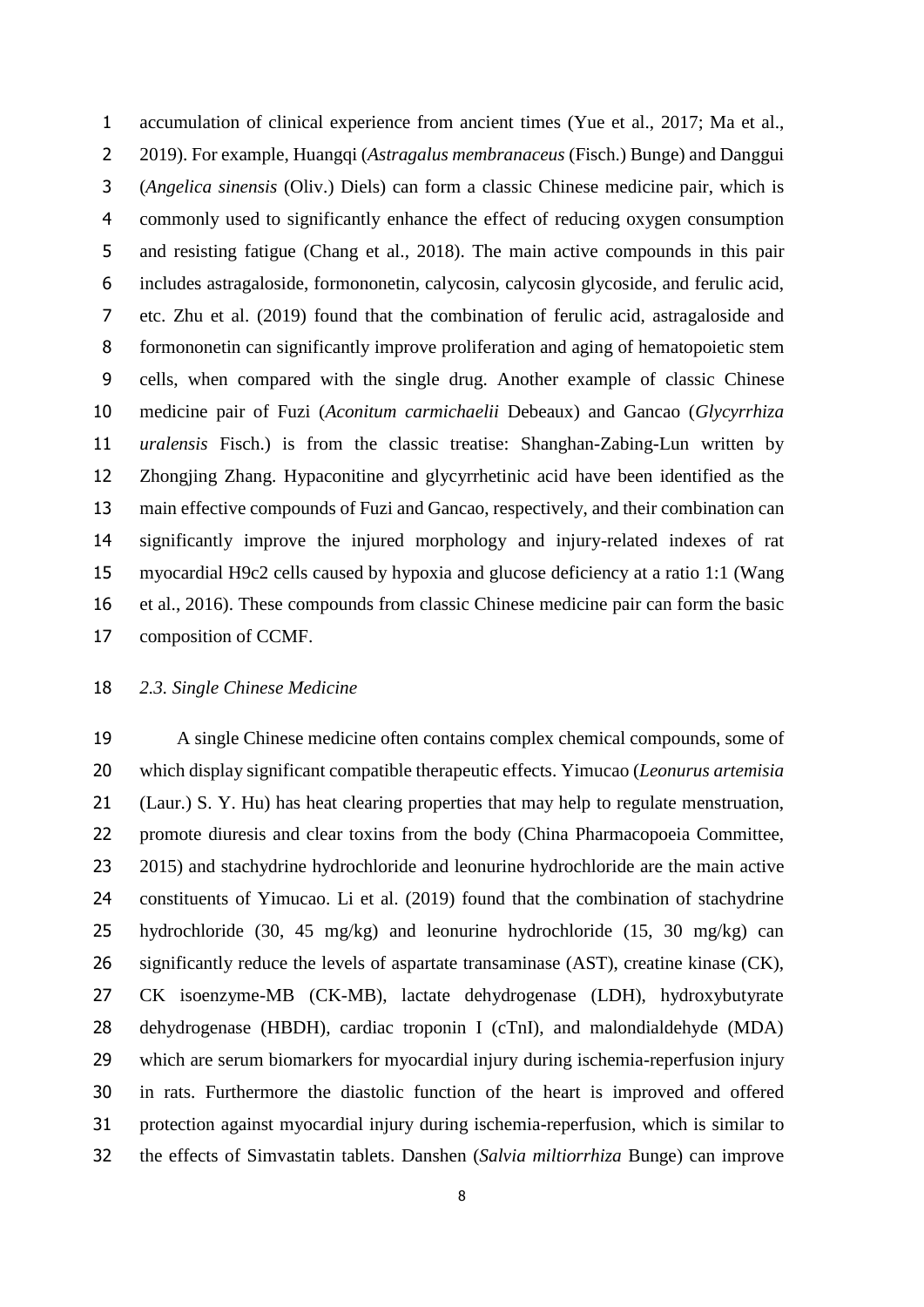blood circulation and disperse stasis, and it is also widely used to relieve menalgia. Traditionally, it is used to "clear heart-fire" and may also be used in mental-emotional conditions [\(China Pharmacopoeia Committee, 2015](#page-33-3)). The water soluble compounds present include protocatechuic aldehyde, protocatechuic acid, rosmarinic acid, caffeic acid, sodium danshensu, salvianolic acid A, and salvianolic acid B, etc. [Tian et al.](#page-33-3) (2014) found that the combination of these seven compounds can significantly improve the memory impairment caused by cerebral ischemia-reperfusion injury in mice, enhance the hypoxia tolerance, increase the activity of superoxide dismutase (SOD) and catalase (CAT) in brain, and reduce the activity of acetylcholinesterase (AChE) and the level of malonaldehyde. The mechanism of memory protection involved may be related to scavenging of free radicals, apoptosis inhibition of nerve cells, and nerve regeneration in brain tissue. These active compounds can be conducive to form the novel CCMF.

#### *2.4. Homologous compounds mixture-based CMF (HCMF)*

 Homologous compounds mixture-based CMF (HCMF), also known as components based-CMF, are composition groups with defined proportion or high homogeneity. The chemical components can be relatively recognized, and the proportion of each component is fixed. However, HCMF still contains a large number of unknown chemical constituents since it is difficult to purify the effective fractions, such as total alkaloids and total saponins. Hence it is necessary to further isolate, identify and screen the compounds contained in these preparations, which may contribute to the novel CCMF optimization.

 Fan et al. [\(2017\)](#page-30-0) studied the compatibility law of anti-cancer compounds from total flavonoids of Jingjie (*Schizonepeta tenuifolia* Briq.) by microfluidic chip technology in a well-distributed experiment design. The results shows that the combination of luteolin, luteoloside, quercitrin, hesperidin, apigenin and genistein at a ratio of 3.06: 2.90: 2.04: 4.17: 0.12: 2.75 has better effect of apoptosis induction on lung cancer cell line A549 compared to the same dosage of total flavonoids, and the drug potency order of sequence is luteoloside, quercitrin, luteolin, apigenin, genistein and hesperidin. [Cao and Deng](#page-34-0) (2016) isolated effective glycosides from the original extract of Buyang Huanwu Decocotion by acid-base precipitation and ion exchange chromatography. The mass fractions of astragaloside IV, amygdalin and paeoniflorin in the effective components are 37.98 mg/g, 5.48 mg/g and 103.6 mg/g, respectively.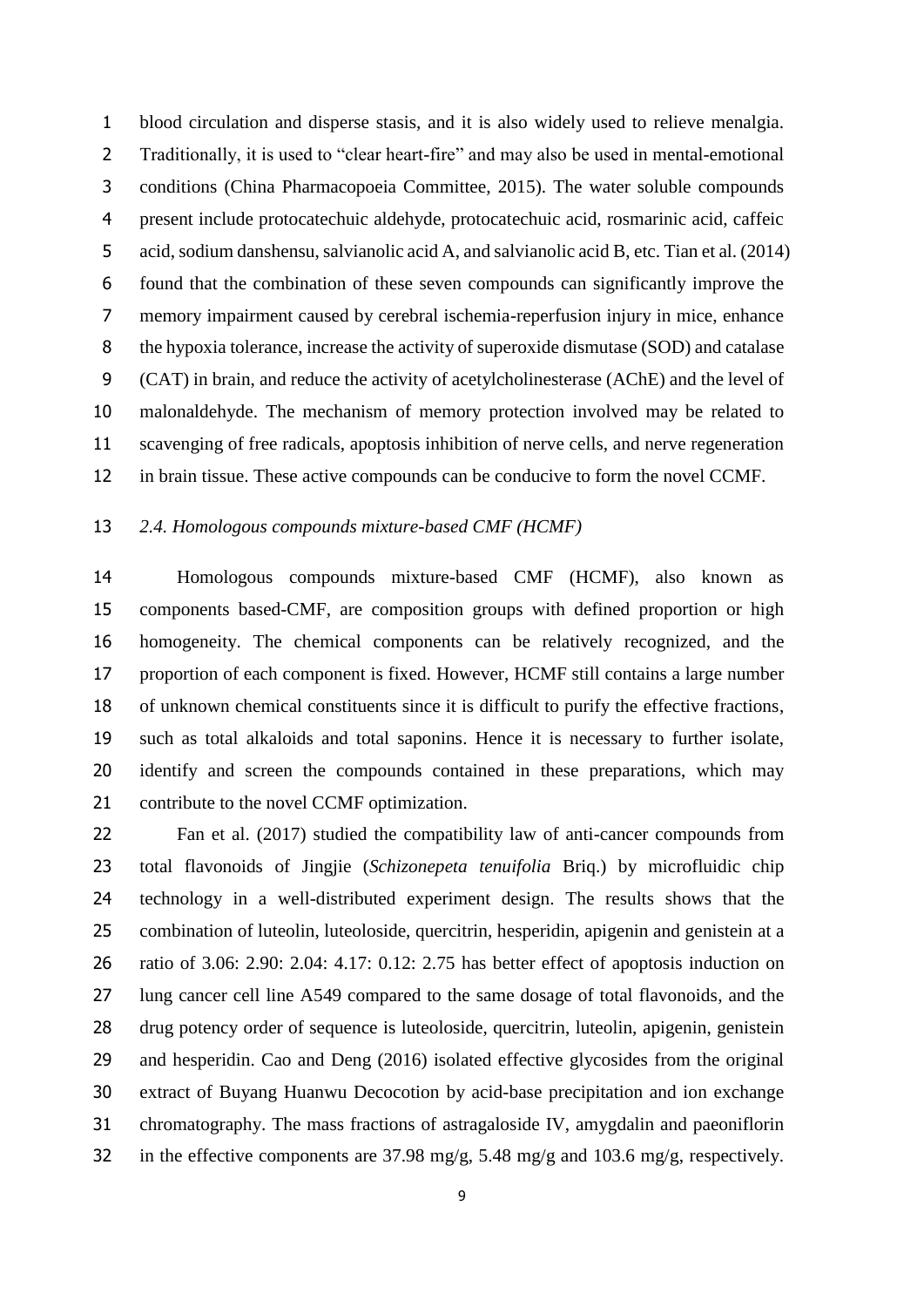The results suggest that the combination of these three compounds significantly inhibits 2 the proliferation of rat aortic vascular smooth muscle cells (VSMC) induced by platelet 3 derived growth factor (PDGF), and the  $IC_{50}$  is lower than the single compounds or the glycoside component.

# *2.5. Synergistic Active Compounds*

 A TCM formula usually consists of many natural products, such as herbs, animal based products and minerals, each of which contains large number of compounds. One of the biggest challenges in the modernization of TCM is to identify the active compounds that contribute to the therapeutic effects. Therefore, the identification of active compounds is necessary to elucidate the underlying mechanisms and scientific basis of TCM formula. Currently, the pharmacological effects of numerous compounds isolated from Chinese medicines and natural medicines have been studied, such as artemisinin [\(Bhattacharjee et al., 2018\)](#page-29-0) and arsenic trioxide [\(Jiang et al., 2019\)](#page-31-1). These compounds can comprise formula according to different key links of etiological and pathological of diseases. Ischemic stroke, also known as cerebral infarction/death, refers to ischemic necrosis or encephalomalacia caused by the ischemia and hypoxia of local brain tissue resulting from cerebral blood supply disorders. Cerebral infarction is characterized by high morbidity, disability, recurrence and mortality. The major treatment measures include thrombolysis, anti-platelet aggregation, anti-inflammatory and neuroprotection. Paeonol, a natural compound, can reduce the levels of inflammatory factors in rat brain tissue and serum after reperfusion injury of ischemic 22 stroke, such as TNF- $\alpha$ , IL-1 $\beta$  and IL-6, which may offer a protective role by reduction of local excessive inflammation response through inhibition of the production of inflammatory factors [\(Yang et al., 2010\)](#page-34-1). Paeonol can also significantly decrease the protein and mRNA expressions of ICAM21 and VCAM21 in ischemic brain tissue of rats, which may offer a protective role by reduction of the expression of adhesion molecules in ischemic brain tissue [\(Zhang et al.,](#page-35-2) 2008). Paeoniflorin can significantly reduce the volume of infarction caused by middle cerebral artery occlusion and improve the MCAO-caused functional deficiencies of the nervous system in rats [\(Xiao et al.,](#page-33-4)  [2005\)](#page-33-4). It also alleviates the free radicals-elicited oxidative damage in rats after reperfusion injury of local ischemic stroke by improving the elimination of free radicals and increasing the expression of Nrf2 [\(He et al., 2014\)](#page-30-1). In mice hippocampal CA1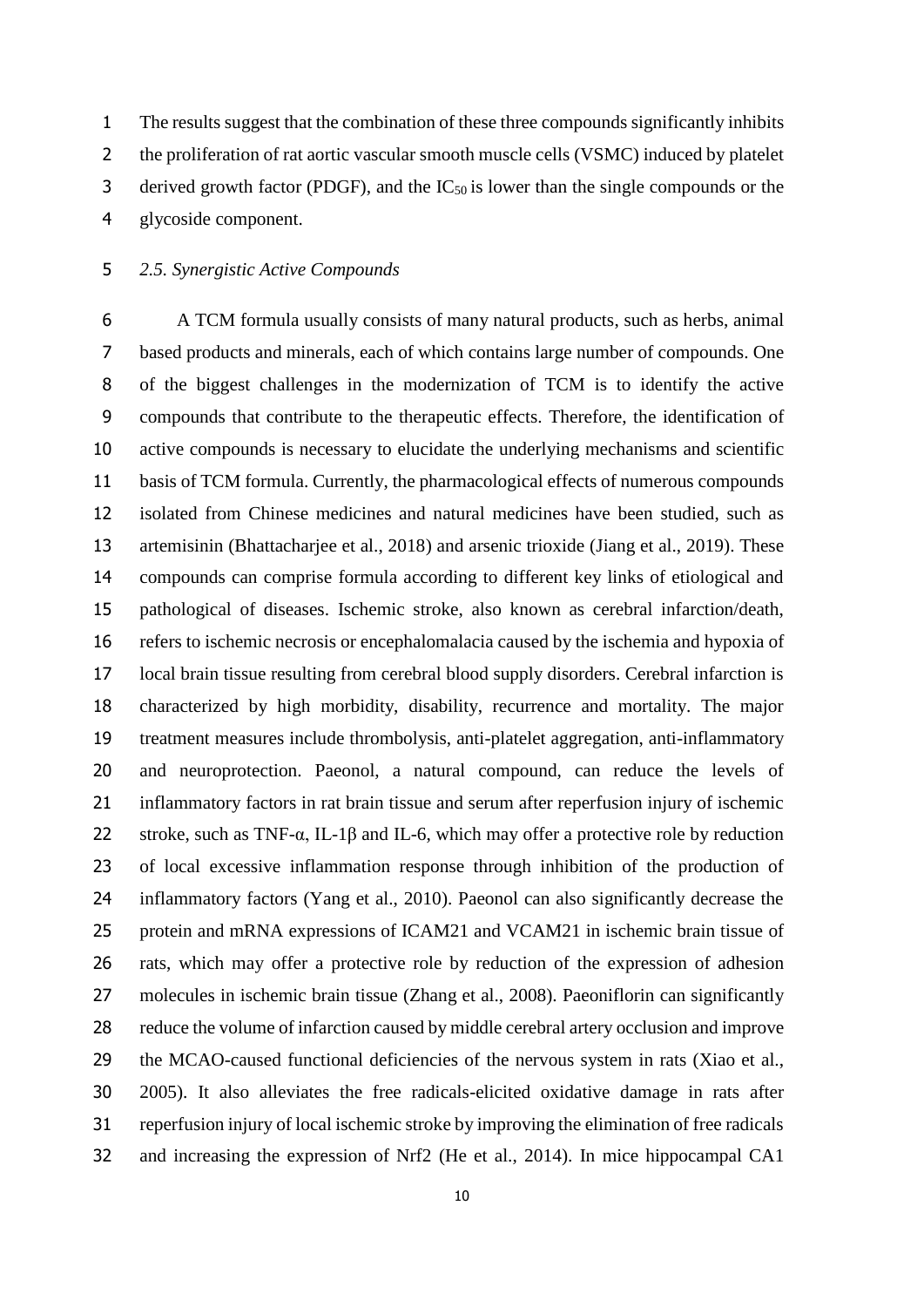1 neurons, paeoniflorin can not only inhibit Na<sup>+</sup> current in a concentration- and 2 frequency- dependent manner, but also control the gated properties of  $Na<sup>+</sup>$  current, thus 3 antagonizing intracellular  $Ca^{2+}$  overload [\(Zhang et al., 2003\)](#page-34-2). Luteolin has a significant anti-inflammatory effect and can reduce LPS-induced increase of IL-6 by interfering with JNK signaling pathway and activating activator protein-1 (AP-1) in microglial cells [\(Saebyeol et al., 2008\)](#page-32-1), and inhibiting the NF-κB, MAPK and Akt signaling pathways in activated microglia cells [\(Zhu et al., 2014\)](#page-35-3). These compounds target different links of stroke and can be prepared by using different chemical mixtures to provide novel CCMF.

 A compound library is a collection of entity compounds with specific structures or functions and their related information under certain specific standards. PubChem is an open access biological information platform and database supported by the US National Institutes of Health (NIH) with the structure information of more than 30 million compounds and 1 million biochemical experimental data. The compound database China Natural Products supported by Ministry of Science and Technology of China has collected more than 10,000 natural compounds. These compound library and database have provided the information for the compatibility formulation of CCMF.

#### **3. Screening approach for compatibility compound**

#### *3.1. Network Pharmacology*

 TCM network pharmacology is a rising interdisciplinary science and effectively integrates the study of TCM pharmacology with network science, systems biology, computational science and bioinformatics [\(Li and Zhang, 2013;](#page-31-2) [Zhao et al., 2019\)](#page-35-4). Currently the chemical compounds included in TCM formula can be obtained from several databases, such as TCMSP (Traditional Chinese Medicine Systems Pharmacology Database and Analysis Platform) [\(Ru et al., 2014\)](#page-32-2), TCM Database@Taiwan (Traditional Chinese Medicine Database@Taiwan) [\(Chen, 2011\)](#page-29-1), TCMID (Traditional Chinese Medicine Integrated Database) [\(Xue et al., 2013\)](#page-34-3), NPACT (Naturally occurring Plant based Anticancerous Compound-activity-Target database) [\(Mangal et al., 2013\)](#page-31-3), CancerHSP (Anticancer Herbs database of Systems Pharmacology) [\(Tao et al.,](#page-32-3) 2015), and NPASS (Natural Product Activity and Species Source Database) [\(Zeng et al., 2018\)](#page-34-4). The active compounds can be selected according to the ADME-related parameters [\(Ru et al., 2014\)](#page-32-2).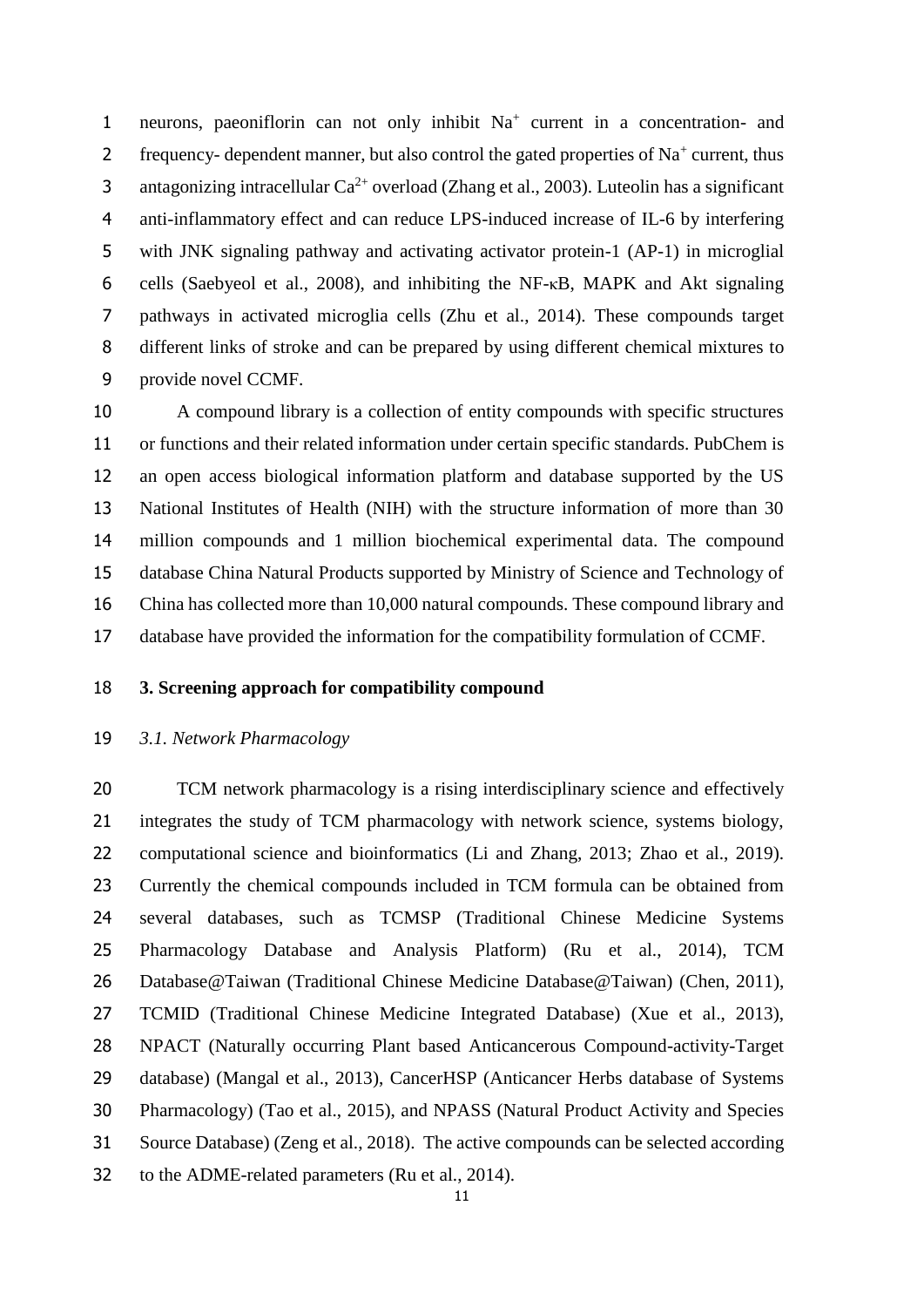Kushen is the dry root of *Sophora flavescens* Aiton and [Chen et al.](#page-29-2) (2017) virtually screened the anti-angiogenesis flavonoids from Kushen by molecular docking technology. A ligand database was established by collecting 126 flavonoids compounds which have been separated and identified. A receptor database is composed of 6 targets 5 closely related to angiogenesis such as vascular endothelial growth factor  $α$  (VEGF- $α$ ), TEK receptor tyrosine kinase (TEK), vascular endothelial growth factor receptor 2 (KDR), etc. The small molecule drugs which have inhibitory effect on each target are listed in the DrugBank as a control and the lowest scoring of the listed small molecule drugs to each target is set as the threshold. The Discovery Studio 2.5 (DS 2.5) software is used for molecular docking, and a total of 37 compounds with scores higher than the threshold were identified and top 10% were investigated.

# *3.2. Biochromatography*

 Biochromatography is a new chromatographic technique that combines bioactive materials such as receptors, carrier proteins, cell membranes and carriers as stationary phases, and utilizes the specific binding of stationary phase and compounds to screen the drug candidates. Due to the biological activity of the bioactive materials on the stationary phases, the screening compounds can be bound to the stationary phases through the hydrophobic force, van der Waals force, electrostatic action and binding sites of specific ligand, which reflects the pharmacological potential and significance of screening compounds. The biochromatography technology can eliminate the interference of inactive compounds, narrow down the research focus, and identify the 22 structure of leading compounds when combined with HPLC and mass spectrometry.

 [Wu et al.](#page-33-5) (2019) has established a cell membrane chromatography/ultra-high- performance liquid chromatography-time of flight mass spectrometry (CMC/UPLC- TOF/MS) analysis method for water extracts of Liuwei-Dihuang Decoction and completed rapid identification of 16 potential active compounds including catalpol, paeonol, oleanolic acid, etc. The isolated catalpol displays high affinity and was further proven to induce the growth of mouse osteoblasts and skull mineral area in osteoporotic zebrafish.

*3.3. High throughput screening*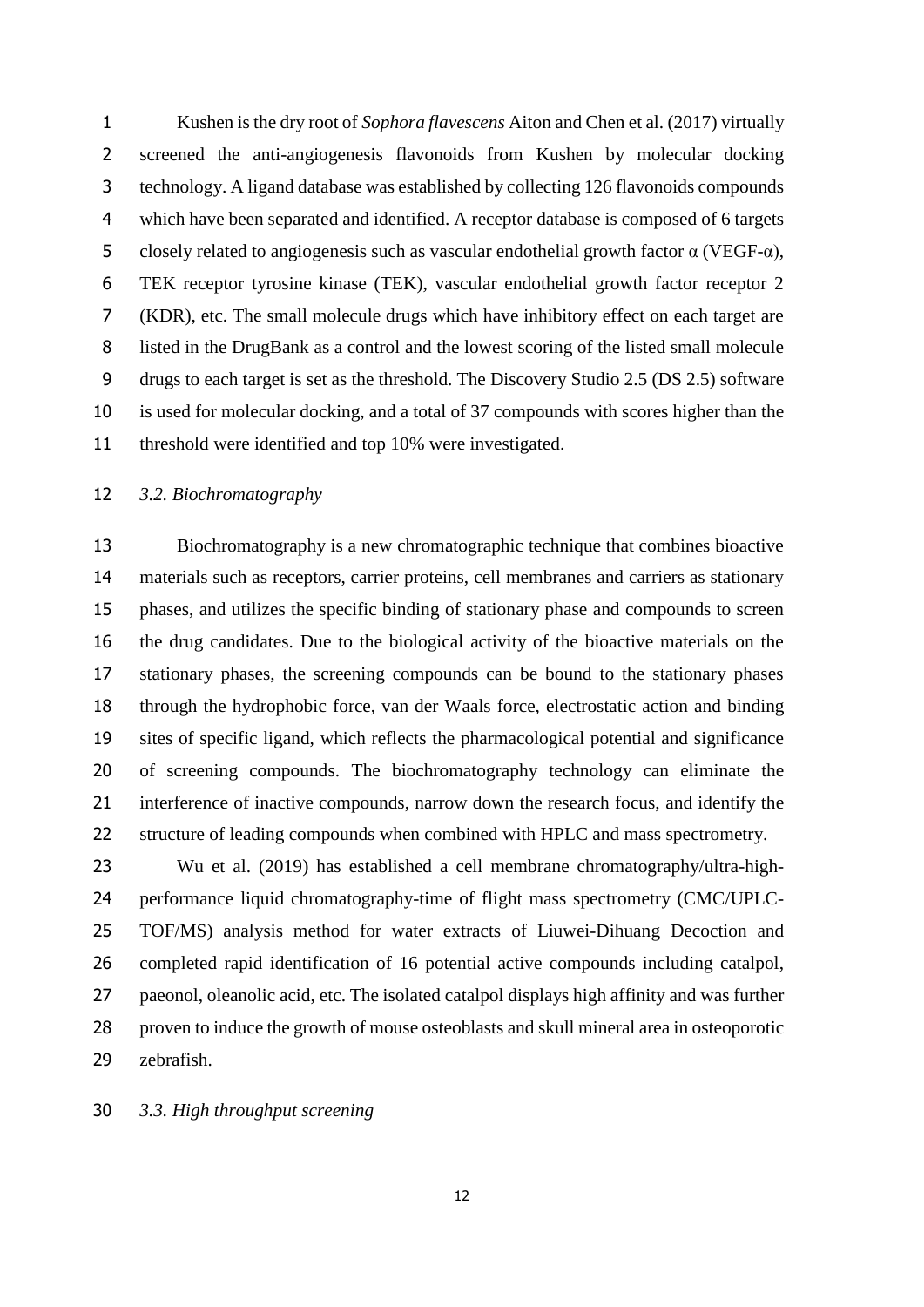High throughput screening (HTS) technology is a powerful platform for drug screening with the characteristics of automatic operation, rapid detection, molecular/cellular level, computer analyses and use of micro-sample volumes. [Marciano et al.](#page-31-4) (2019) compared the effect of small molecular compounds on MCF-7 breast cancer cell lines with or without sugar in the cell medium on a 384-well microplate. Out of 7,000 compounds, 67 have been successfully identified with the effects of increased sensitivity of MCF7 to the sugar-free culture. [Yuliantie et al.](#page-34-5) (2018) established a high-throughput screening model at the cellular level using secretory embryonic alkaline phosphatase (SEPA) as a reporter gene on 384-well plates, and 25 positive compounds were identified from 32,000 compounds. The cytotoxicity, phosphorylation effect on STAT protein and the transcription of IFN regulatory factor (IRF) of these compounds were further investigated.

#### *3.4. Serum pharmacochemistry of Chinese medicine*

 Serum pharmacochemistry of Chinese medicine uses modern separation and multi-dimensional combination techniques to analyze, identify or characterize the compounds in human/animal serum after administration of Chinese medicines, to reveal the correlation between these compounds and their efficacy [\(Wang, 2010\)](#page-33-6). In serum pharmacochemistry of Chinese medicine, only the compounds distributed in serum are treated as the research object, which may significantly simplify the number of compounds to be optimized.

 The common analytical techniques for serum pharmacochemistry include gas chromatography, gas chromatography-mass spectrometry, high performance liquid chromatography, liquid-mass spectrometry, capillary electrochromatography, thin- layer scanning, spectrophotometry, atomic absorption spectrometry, etc. HPLC method can be established for the determination of characteristic components of Chinese medicine and CMF extracts. HPLC-DAD, HPLC-DAD-MS/MS and other analytical techniques are used for classification, analysis of the structure and identification of the migrating components contained in serum. To obtain the accurate results, the fingerprints of standard substance, drug-containing serum and blank serum should be determined, analyzed and compared under the same conditions. Of particular note the serum-containing components may change with time due to the different administration methods, physical and chemical properties, absorption sites and rates of Chinese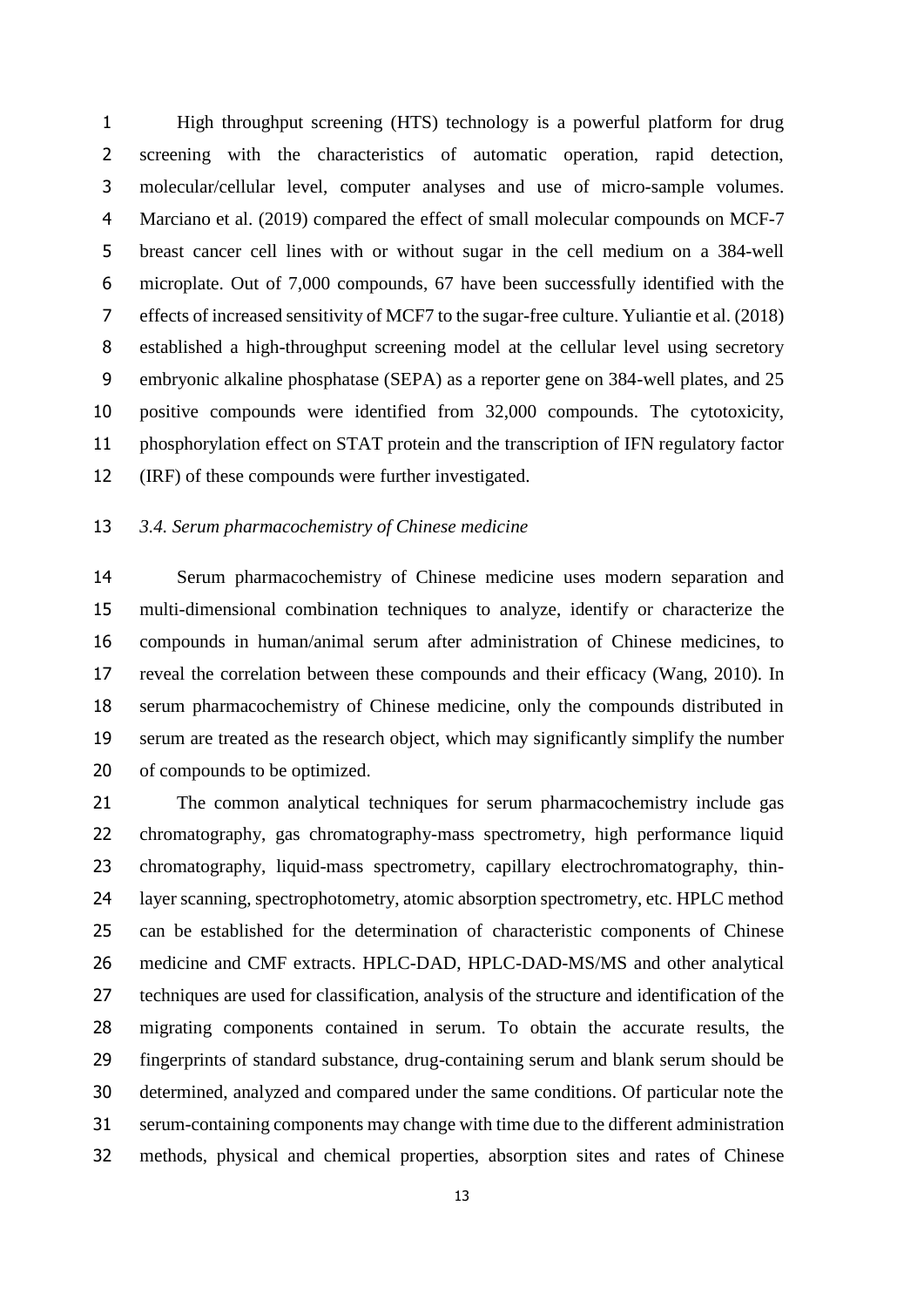medicine ingredients [\(An et al., 2013\)](#page-29-3). By analyzing the serum fingerprints of the blood samples collected at different time points, the time-varying process of the whole blood composition spectrum *in vivo* can be found. It is necessary to establish a dynamic serum pharmacochemical profile to reflect the changes of chemical composition *in vivo* and the correlation between the prototype drug and metabolic components. The application of ultra-high performance liquid chromatography-mass spectrometry (UPLC-MS) can be used to identify the trace components on line [\(Wang et al., 2011\)](#page-33-7), and 8 pharmacodynamics can be determined [\(Yan et al., 2012\)](#page-34-6).

 In our previous work, the compounds distributed in blood of SXBXP have been successfully investigated, and 17 prototype compounds and 3 metabolites were identified from rat plasma by HPLC-ESI-MS/MS [\(Jiang et al., 2010\)](#page-31-5). 10 volatile compounds including 6 prototypes and 4 metabolites have been identified by GC/MS and NIST05 database comparison [\(Guo et al., 2012\)](#page-30-2). Although a total of 96 compounds were identified from SXBXP *in vitro*, only 30 compounds were detected in blood which may simplify the difficulty of SXBXP compatibility research.

 There are also some limitations in the use of serum pharmacochemistry for Chinese medicine to determine its therapeutic effects. For example, Chinese medicine and formula contain complex chemical constituents, with different physical and chemical properties with different rates of absorption and distribution, therefore, it is difficult to fully determine the dynamic changes of compounds [\(Chen et al., 2016\)](#page-29-4). The experimental animal species and their physiological and pathological conditions also have great influences on the analysis of results, such as the obvious differences in the absorption under physiological and pathological conditions in rats [\(Liu et al., 2014;](#page-31-6) [Shi](#page-32-4)  [et al., 2014\)](#page-32-4). There are great differences in the pharmacokinetic characteristics of components distributed in blood from Danggui-Buxue Decoction between ischemia rats and normal rats [\(Shi et al., 2014\)](#page-32-4). In spite of the increased difficulties in animal modeling, the application of pathological animal models has better practical significance compared with the commonly used normal animal models.

# **4. Optimization method of compatibility compounds**

 Due to the complex chemical constituents of traditional Chinese medicine, the research on its compatibility lacks relevant experience at the molecular level. The information on how to obtain the optimal combination of these active compounds is a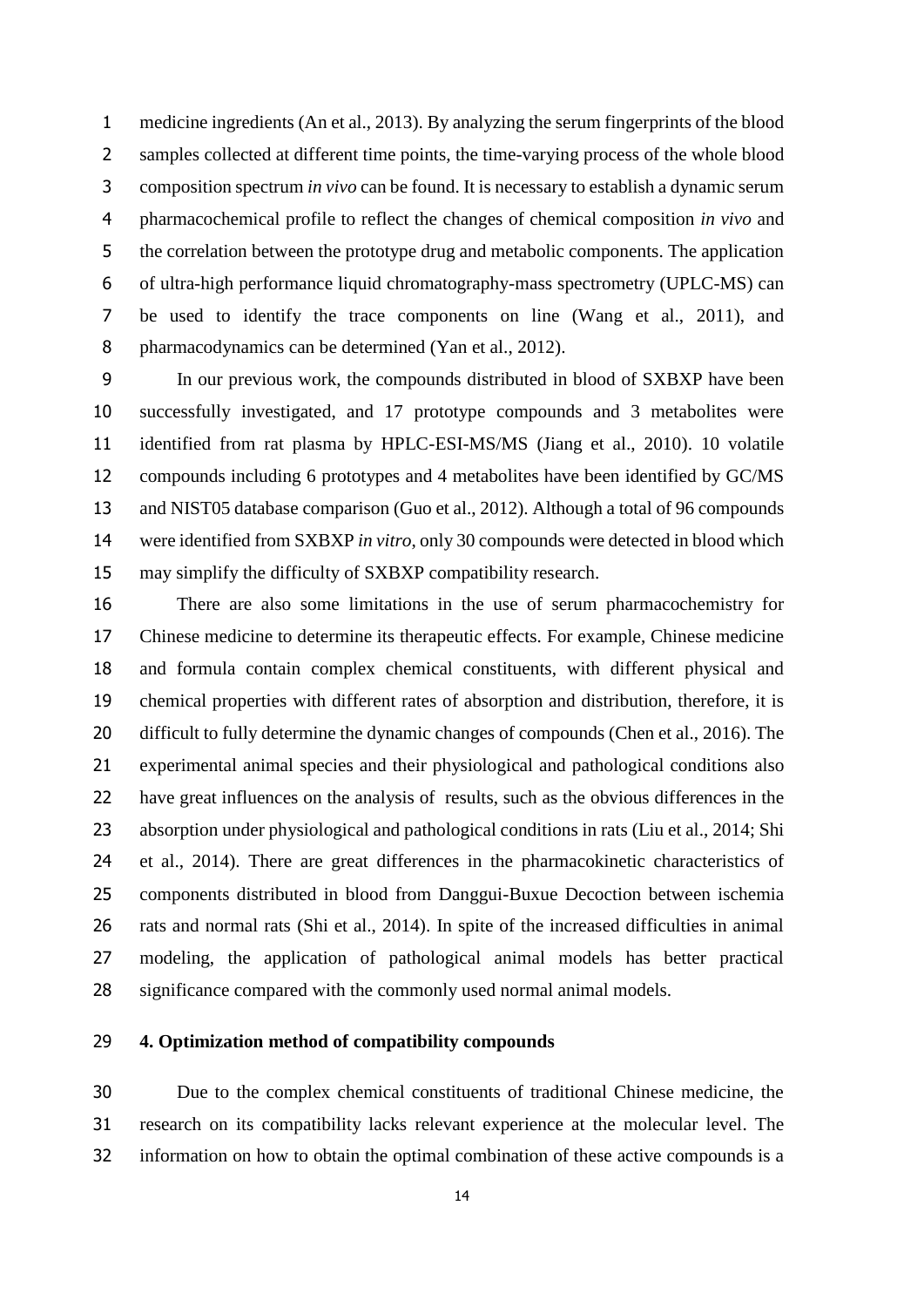crucial step in the study of CCMF. Therefore, it is necessary to optimize the 2 compatibility of effective compounds according to the corresponding clinical diseases and syndromes, so as to screen out the best compatibility formula. Several commonly used optimization methods are summarized below (Table 2).

|                                   | Advantages                                                                          | Disadvantages                                                              | Range of application                                                       |
|-----------------------------------|-------------------------------------------------------------------------------------|----------------------------------------------------------------------------|----------------------------------------------------------------------------|
| Feedback<br><b>System Control</b> | Efficient and rapid                                                                 | The dispersion degree of<br>drug dose has great<br>influence               | Focuses on integrative<br>system responses;<br>broad selection of<br>drugs |
| Orthogonal<br>Design              | The data analysis<br>program is simple                                              | Low accuracy                                                               | Low level test                                                             |
| Uniform design                    | The number of trials is<br>greatly reduced                                          | Can not estimate the main<br>and interaction effects in the<br>anova model | The test points are<br>evenly distributed<br>within the test range         |
| Increase-<br>decrease design      | Good reliability, large<br>information processing<br>space, and less<br>experiments | Narrow scope of application                                                | The effect is clear and<br>there are only two<br>kinds of TCM<br>compounds |
| ED-NM-MO<br>trigeminy<br>method   | Multi-components<br>optimization ratio                                              | Calculation is complicated                                                 | Multi-component<br>compounds                                               |

5 Table 2 Comparison of common optimization methods

6

#### 7 *4.1. Feedback System Control*

 Generally, the combination use of drugs can reduce the dosage and side effects or enhance therapeutic effect compared to the single drug (Ding [et al., 2017\)](#page-33-5). As a novel screening technique for drug combination therapy, Feedback System Control (FSC) was firstly proposed by Wong et al. [\(2008\)](#page-33-5). FSC is based on combination of experimental results under the guidance of differential evolution (DE) algorithm. It uses parabolic reaction surface (PRS) to define the transfer function of phenotype output and drug dose input, thereby achieving fast and precise optimization of multiple drug or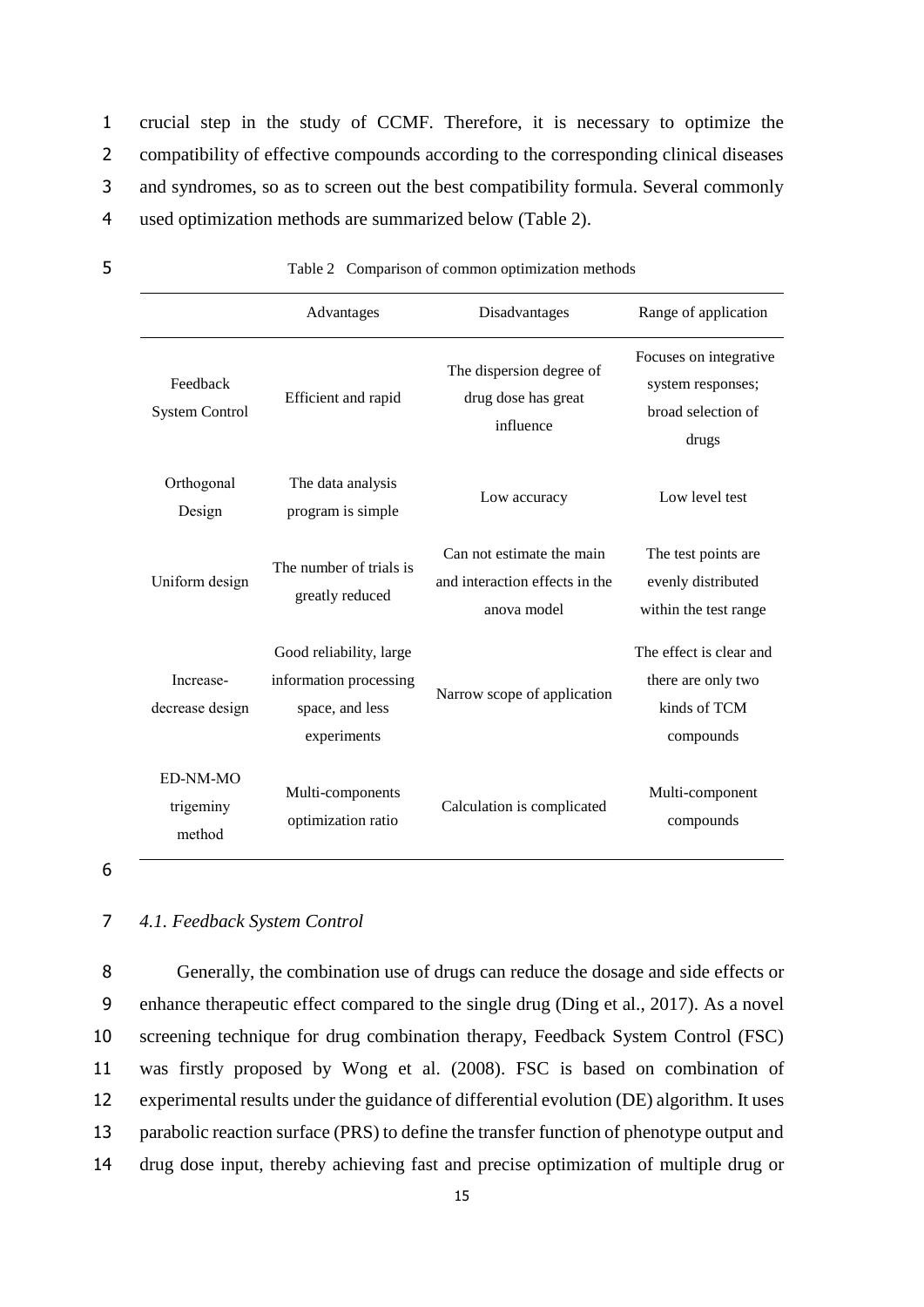dose combinations and greatly improving the speed and efficiency. Compared to 2 traditional methods, FSC is more efficient, which significantly reduces the efforts, cost, time and number of experimental subjects [\(Nowaksliwinska et al., 2016;](#page-32-5) [Wong](#page-33-5) et al., [2008;](#page-33-5) [Silva et al., 2016\)](#page-32-6). Tsutsui and the co-authors used FSC to screen out an optimal composition, consisting of three small molecule inhibitors, which enabled the single cell culture system of maintaining embryonic stem cells through single cell passage on a fibronectin-coated surface [\(Tsutsui et al., 2011\)](#page-33-8). [Yu et al. \(2013\)](#page-34-7) identified the potential best combination of four flavonoids and conducted a preliminary evaluation based on the optimization of Huangqi-derived flavonoids by using an engineering approach of the FSC scheme. The optimal combination of flavonoids to maximize hypoxia response element (HRE) -mediated transcriptional activity was quickly acquired. Ding et al. has applied FSC technique to screen out the best combination of four drugs for the treatment of intestinal aphids, so as to effectively alleviate clinical drug resistance [\(Ding et al., 2017\)](#page-30-3). A very effective "cocktail" program with lower dosage and improved effect has been found only after 4 rounds and 32 combined tests. Therefore, FSC can undertake a significant role in screening of drug combination, which is also suitable to screen for CCMF compatibility.

## *4.2. Orthogonal Design*

 Orthogonal design is a method of designing multi-factor and multi-level tests through orthogonal test tables with the characteristics of uniform dispersion, uniformity 21 and comparability. It is suitable for the compatibility optimization of TCM with limited scope and was performed at three factors and four levels for three components (polysaccharides, saponins and phenols) isolated from Banxia-Baizhu-Tianma Decoction [\(Xu et al., 2019\)](#page-34-8). The fatty and salty diet hypertensive rats with phlegm- dampness congestion symptoms were used as screening models and the parameters of glucolipid metabolism were converted into integrated efficiency according to the equal weight index. The optimal combination dosages of saponins, phenols and polysaccharides are 9.00 mg/kg, 14.50 mg/kg, and 12.95 mg/kg, respectively.

# *4.3. Uniform design*

 Uniform design is a method based on the principle of uniformity and can select some representative compounds and uniformly distributed points from the whole range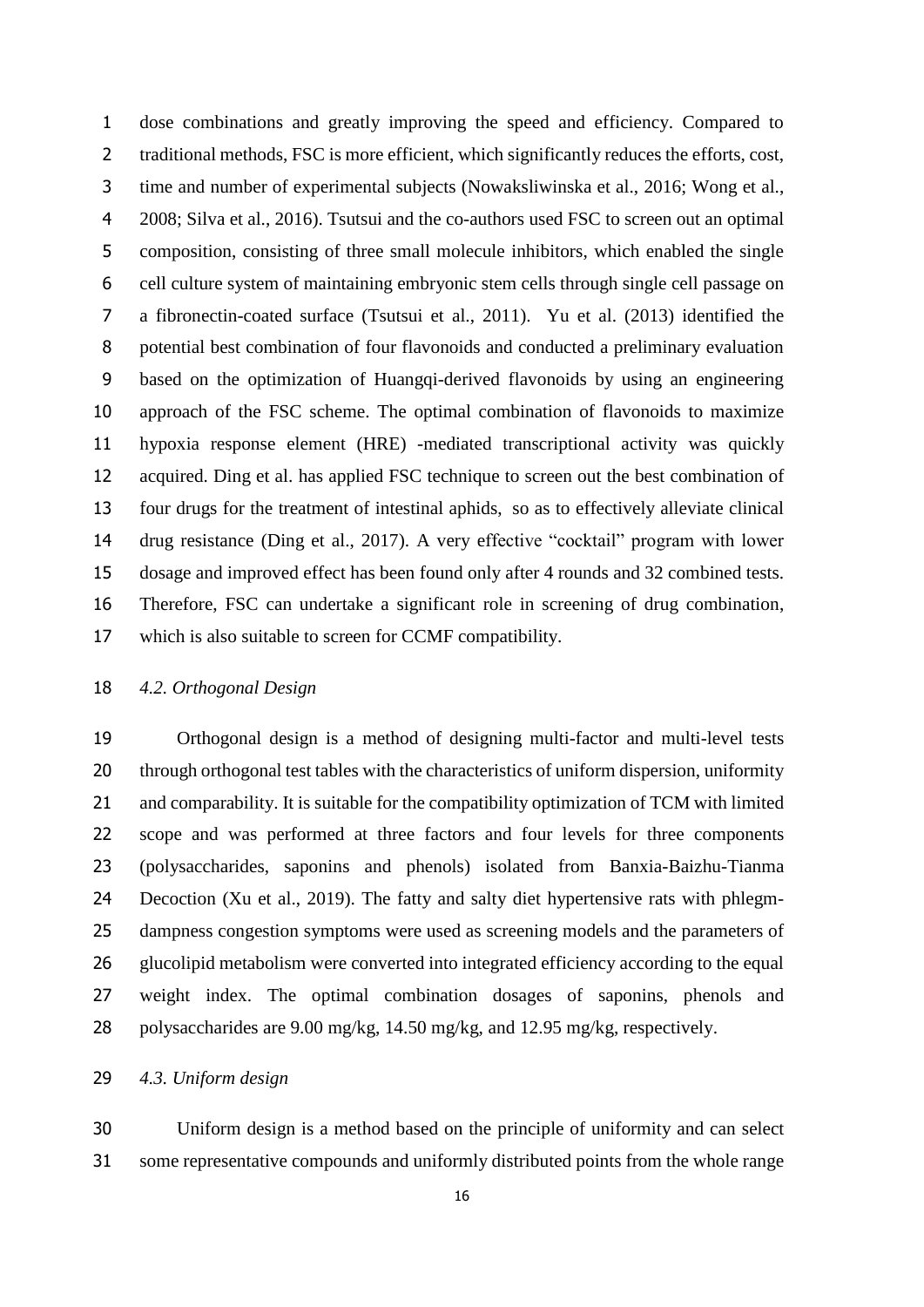reflecting the major characteristics of the research object. Uniform design can reduce the scope and number of the experiments to a great extent, especially for the multi- factors and multi-levels research, which is more suitable for experiments at tissue level or at whole animal level. However, it lacks the symmetrical comparability compared with the orthogonal design, and the regression analysis method should be used to process the results.

 [Wu et al.](#page-33-9) (2016) used uniform design method to optimize the compatibility of four main compounds included in Evodia rutaecarpa decoction, namely ginsenoside-Rg1 (Rg1), ginsenoside-Rb1 (Rb1), evodiamine (EV) and evodiamine (RU) for the mouse disease model of migraine. The results show that Rb1 and EV significantly increase the pharmacodynamics indicators and improve the efficacy, while Rg1 and RU contribute little to the overall formula.

#### *4.4. Other experimental designs*

 In addition, other experimental designs like increase-decrease design and ED-NM- MO trigeminy method may also be used in CCMF study. [Shang et](#page-32-7) al. (2003) established this method of experiment with a baseline geometric proportion property for optimization and screening of the proportion of small formula. The advantages are the comprehensive and reliable information analysis, the large information processing space and the relatively small number of experiments. However, the increase-decrease design is used only in small CMF with clear therapeutic effects, such as formula with only two ingredients.

 The ED-NM-MO trigeminy method is proposed on the basis of experimental design (ED)-nonlinear modeling (NM)-multi-objective optimization (MO). It uses three related links to achieve nonlinear multi-objective optimization of prescription dose ratio. The ED-NM-MO method is suitable for the investigation of medicine properties and can be used to optimize the dosage and ratio of CMF. The compatibility composition of Danshen and Sanqi was optimized by this method, and the optimal ratio is obtained for 7 pharmacodynamic indicators and 6 pharmacodynamic indicators, respectively [\(Wang et al., 2006\)](#page-33-10).

# **5. Therapeutic evaluation model**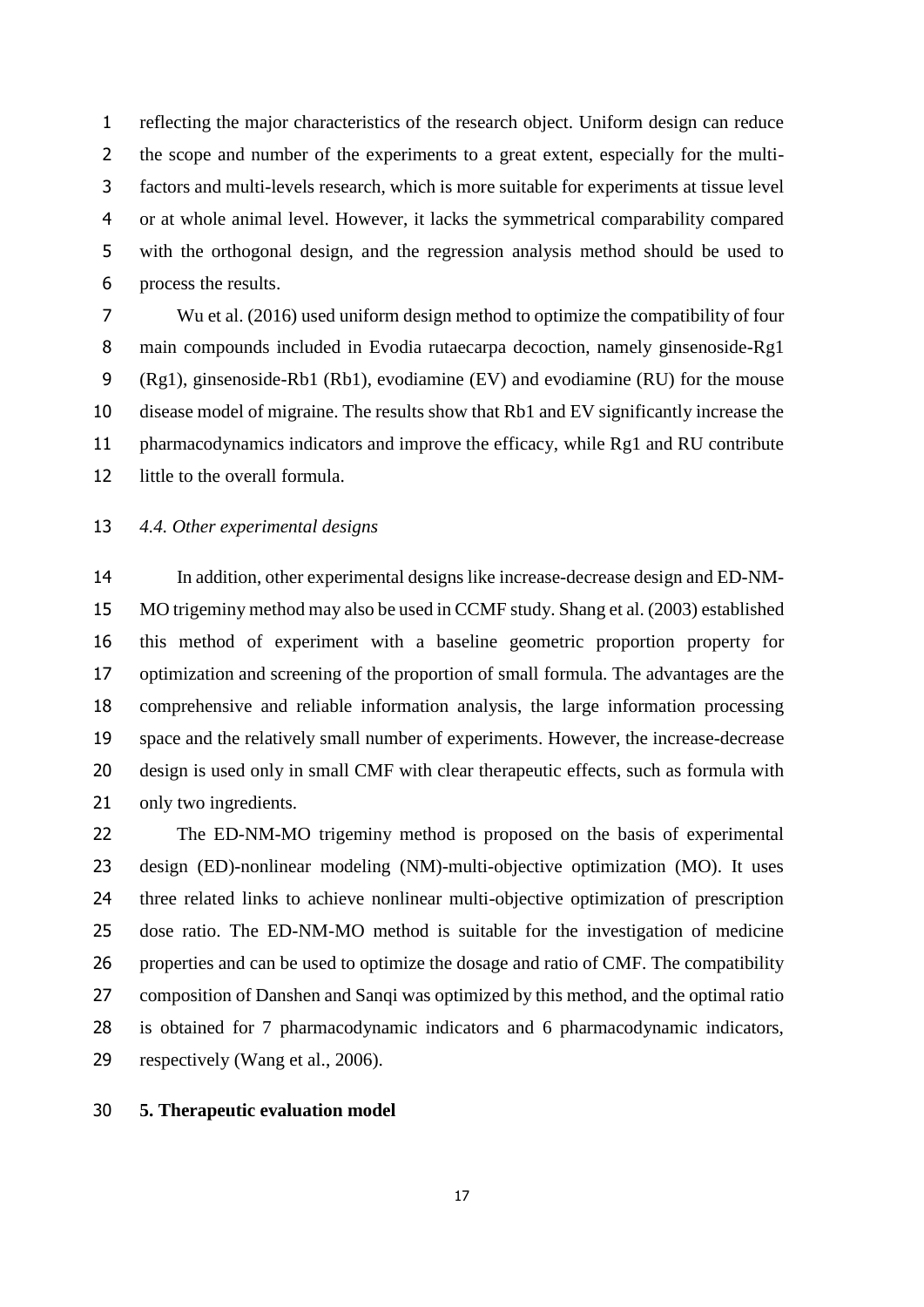Drug screening can be conducted at the levels of molecules, cells, tissues and animals. However, the use of tissues and animals are not suitable for the composition screening for CCMF owing to their low throughput. The screening at molecular level is also inappropriate for CCMF due to its characteristics of single-target. Hence, some common models for cancer research, including patient-derived cancer cell lines (PDX), patient-derived xenografts (PDC), multicellular three-dimensional (3D) cultures and organoids, are introduced. Especially, the cell 3D-culture and organoid models have tremendous potential for CCMF research.

# *5.1. Multicellular three-Dimensional culture model*

 In recent years, cell 3D-culture has attracted considerable attention as it can simulate physiology and pathology state better than traditional two-dimensional (2D) culture. It has a higher degree of interaction between cells and maintains more orderly tissue processing of tiny structures of organs in the body [\(Nath and Devi, 2016\)](#page-32-8). The multicellular tumor spheroids (MCTS) is a type of models most commonly used in tumor research since its 3D structure can simulate the angiogenic tumor region composed of proliferating cells and necrotic cells [\(Froehlich et al., 2016\)](#page-30-4). There are two construction methods for MCTS, including material assisted and mechanical device assisted construction. The low melting point agarose and Matrigel with appropriate growth factors or extracellular matrix are the commonly used materials for 3D-culture [\(Matte et al., 2016\)](#page-32-9). The mechanical means are used to construct a physical environment conducive to cell aggregation into pellets, including suspension drop method, rotating culture system method, and so on.

 The formation of cell spheroids is a cell-dependent manner, although not all kinds of cells can be used in 3D-culture model[. Froehlich et al. \(2016\)](#page-30-4) has studied the ellipsoid formations of three breast cancer cell lines MCF-7, MDA-MB-231 and SK-BR-3 under different culture conditions, including hanging drop, liquid overlay and suspension culture and 25% methocel was recommended as the most reliable and effective 28 condition. MCF-7 cells can form spheroids under nearly all of analytical conditions. MDA-MB-231 cells form spheroids under only one scheme (liquid overlay technique, 3.5% Matrigel), but SK-BR-3 cells are not spherical under any condition. [Galateanu et](#page-30-5)  [al. \(2016\)](#page-30-5) used human colorectal cancer multi-cells to establish a 3D spheroid model which was applied to evaluate the effect of the clinical drug combination of folinic acid,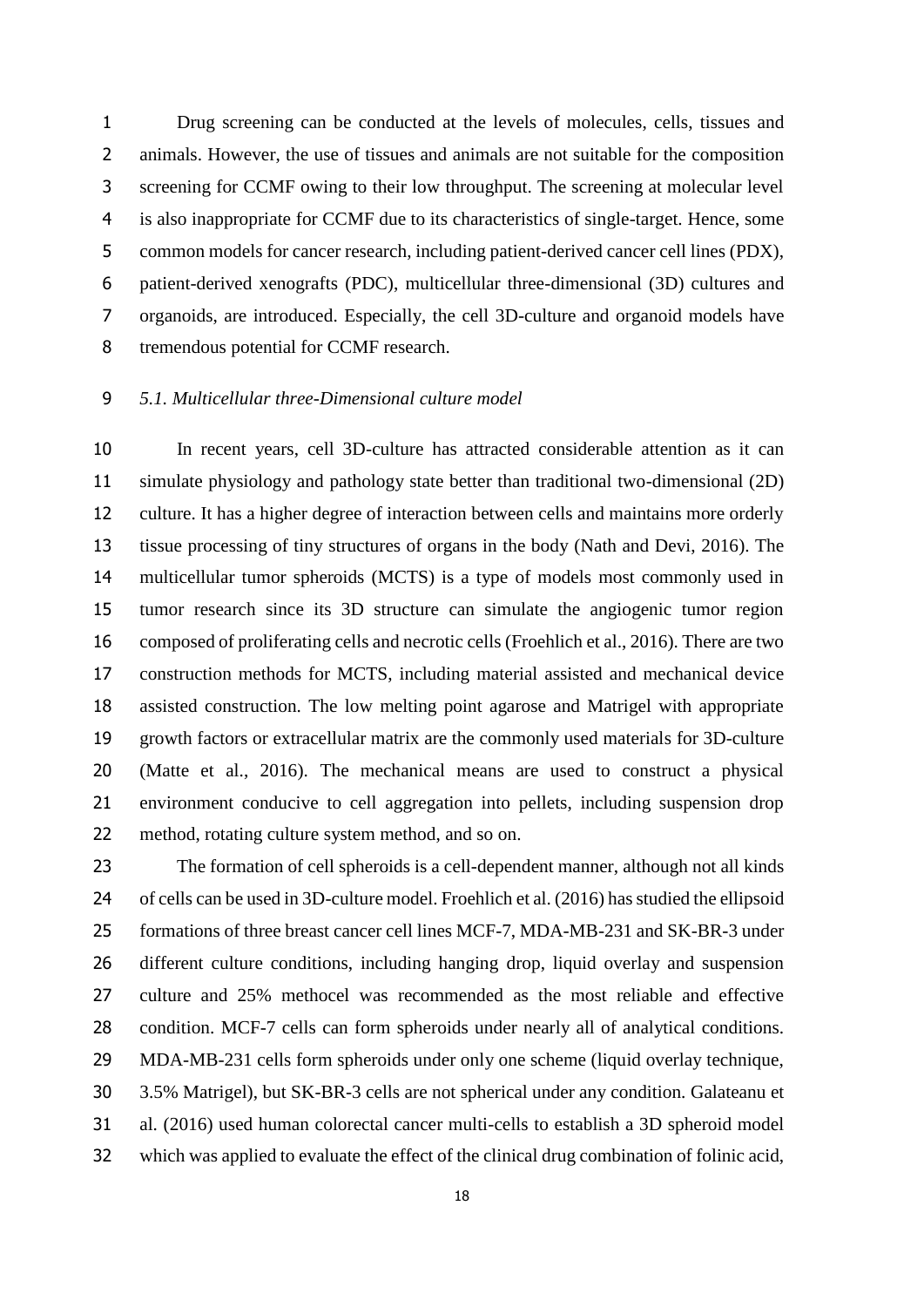oxaliplatin and 5-fluorouracil. These results demonstrate the effect of carrying liposomes loaded with drugs on multicellular tumor spheres. However, the dose range needs to be confirmed through *in vivo* studies for combinational use of three drugs and their subsequent encapsulation into liposomes.

 The MCTS establishes a stereoscopic information exchange system similar to the real tumor, which plays a great role in the connection between cells and clinical trials, and enhances the early prediction of the potential of candidate drugs [\(Luo and Gao,](#page-31-7)  [2018\)](#page-31-7). However, there are still some limitations for this out-of-body model. For example, not all immortal cell lines spontaneously form MCTS, which requires extensive optimization and validation, limiting the use of this model [\(Juergen et al.,](#page-31-8)  [2009\)](#page-31-8). To address this problem, more complex *in vitro* systems are currently being evaluated, including co-culture with other cell types, such as fibroblasts, to promote the formation of MCTS and the replication of complex signals that occur *in vivo* [\(Cui et al.,](#page-29-5)  [2017;](#page-29-5) [Park J et al., 2016\)](#page-32-10). On the other hand, single cell type model cannot reflect the multi-target effect characteristics of CCMF, establishment of the 3D model of multi-type cells co-culture is the development direction in future.

 As a powerful *in vitro* drug evaluation model, 3D cell culture has made many gratifying achievements since its emergence. [Zhang et al.](#page-34-9) (2014) found that the pathological changes in the redistribution of phosphorylated p21 activated kinase (pPAK) and other related proteins in nerve cells could only be observed under the 21 condition of 3D culture, which could not be found in the conventional 2D cell culture 22 model. APP and PSEN1 mutations are expressed successfully in ReNcell VM cell lines, generating FAD ReNcell lines, and then obtaining cell model that could accelerate neuronal cell differentiation to form neural network through 3D cell culture method [\(Choi et al., 2014; 2](#page-29-6)016). This research successfully reproduces the pathological process of Aβ deposit and drive tau protein extracellular accumulation, which provides more effective methods and techniques for the treatment of alzheimer's disease.

 Cell culture is an indispensable experimental technique during drug development process. 3D cell culture has become a valuable tool, which is closer to the real situations *in vivo*, helping to bridge the gap between the *in vitro* and *in vivo* models with reduced animal number used in the early stage of experiments and the possiblilities of error [\(Yu](#page-34-10)  [and Zhou, 2019\)](#page-34-10). However, most 3D cell cultures rely on gel substrates, and the applications are limited by their solids and opacity, as well as the inconsistencies of the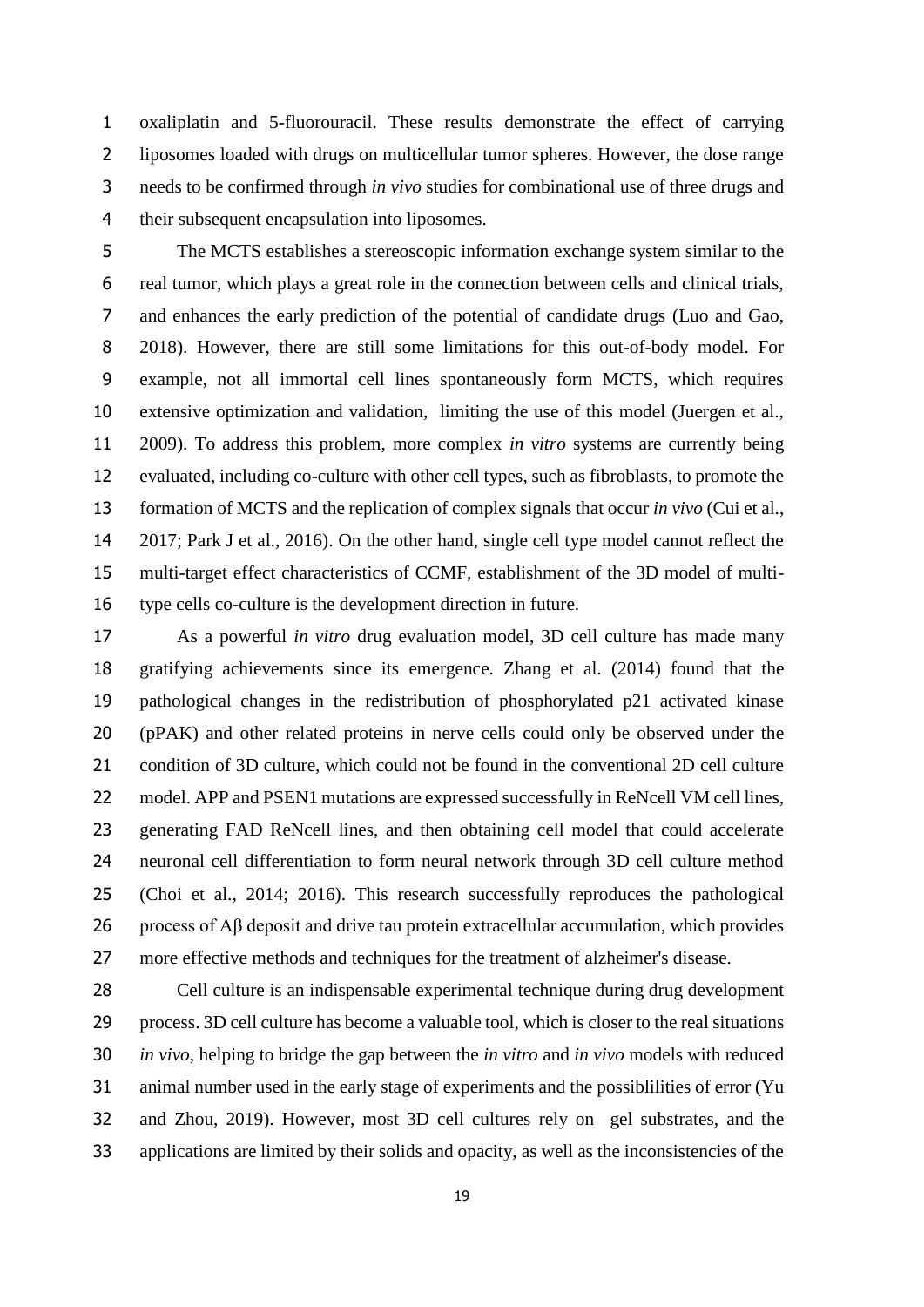cells' exposure to environmental stimulus. Therefore, before 3D cell cultures can be widely accepted and regarded as stardard in the drug development and precision medicine related research, there are still many difficulties and obstacles which need to be tackled and solved.

# *5.2. Organoid Model*

 Organoid is a 3D "micro-organ model" prepared by self-organization of different types of stem cells and can mimic the structure and function of original organs [\(Fatehullah et al., 2016\)](#page-30-6). Such *in vitro* culture systems include a self-renewing stem cell population that can differentiate into multiple organ-specific cell types with similar spatial tissue to the corresponding organ and be able to reproduce some of its functions thus providing highly physiologically relevant systems[\(Lancaster and Knoblich, 2014\)](#page-31-9). In recent years, investigations on organoid have mainly focused on *in vitro* models of diseases and *in vitro* organ reconstruction, which will open up new approaches for biological research. The development and application of organoid models will be one of the hot topics in tumor and stem cell research in future (Xu et al., 2018).

 Organoid can be prepared using somatic cells, adult stem cells (including progenitor cells) or pluripotent stem cells. In 2009, the intestinal organ simulation technology made the technological breakthroughs. Toshiro found that adult intestinal stem cells could proliferate and spontaneously organize *in vitro* [\(Toshiro et](#page-33-11) al., 2009), hence the researchers developed a 3D culture system capable of reconstructing the appropriate environment for intestinal stem cells *in vitro* and differentiating from intestinal epithelial cells or single LGR5+ stem cells into organoids with self-renewal ability and maintaining the villous structure of epithelial tissues. Huch et al. optimized the condition of the mouse liver organ culture system and successfully obtained liver organs using liver duct cells derived from humans [\(Huch et al., 2015\)](#page-30-7). This type of organ maintains the stability of the genome during long-term culture and can be converted into functional hepatocytes under conditions of *in vitro* culture and 28 transplantation. After the differentiation of ESCs into the endoderm induced by activin A, Noggin and transforming growth factor-β (TGF-β) inhibitors, the expression levels of SOX2 and FOXA2 both increased, which activated the HH pathway and inhibited the FGF pathway respectively, and then the quasi-organs of the lung were obtained [\(Dye et al., 2015\)](#page-30-8). Fong et al. [\(2016\)](#page-30-9) co-cultured tumor cells derived from PDX model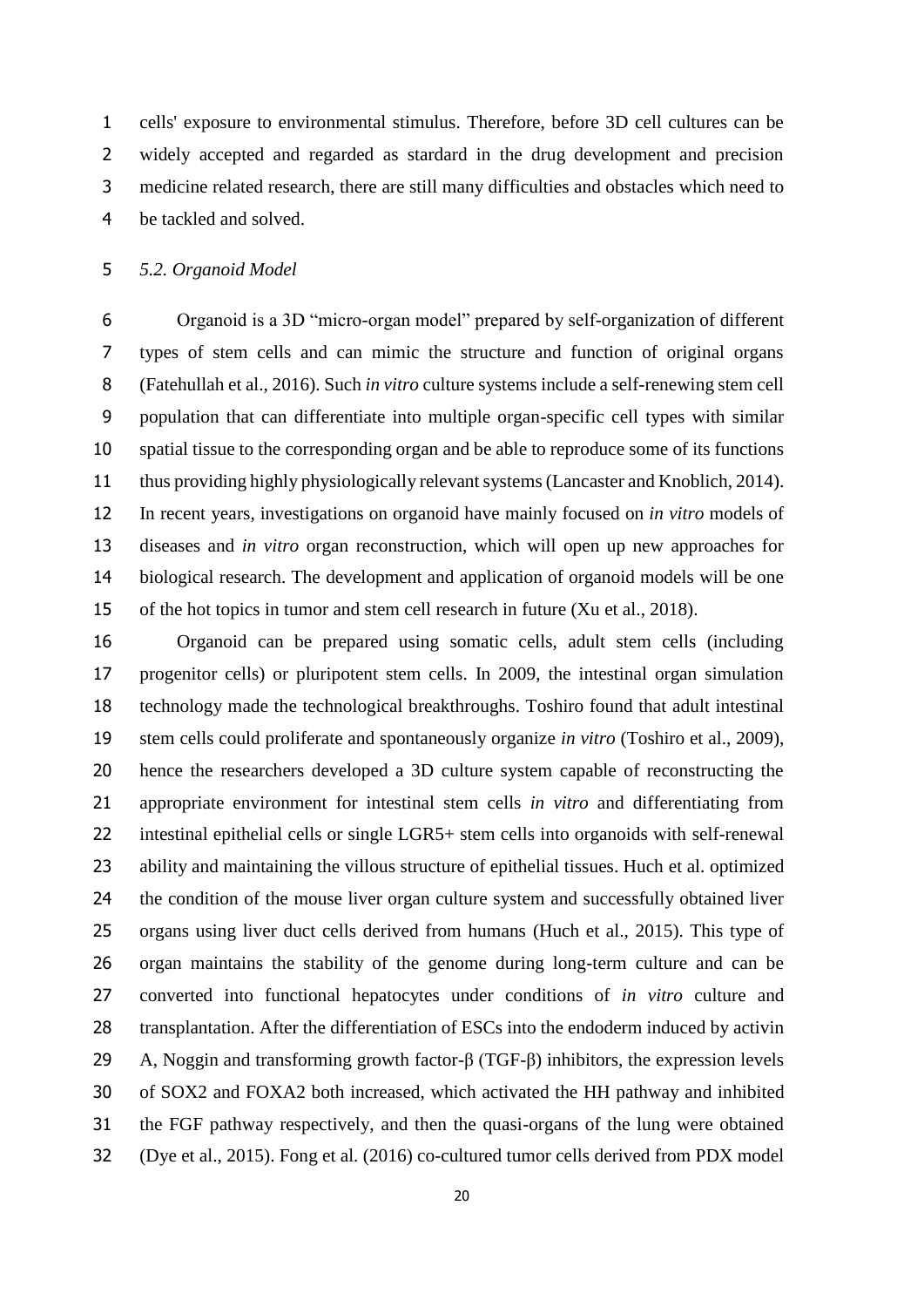of prostate cancer with osteoblasts, and the 3D model formed in this culture system could well maintain the proliferation activity of cells and the state of osteogenesis, which is consistent with the phenotype of bone metastasis of prostate cancer. Therefore, this organ model can be used to study the interaction between tumor cells and microenvironment including stromal cells.

 Compared with traditional 2D culture models, the organoid represents an innovative technique that summarizes the physiological processes of the entire organism, with such advantages as closer proximity to physiological cell composition and behavior, more stable genome, and more suitable for biological transfection and high-throughput screening. Compared with animal model, the organoid model is simpler to operate and can be used to study the mechanisms of disease occurrence and development. At present, although organoids show the ability of self-renewal and differentiation *in vitro* experiments, but its passage times are limited. However, the major challenge is the improvement of passage ability and the maintenance of proliferation and undifferentiation in patients. On the other hand, the effects of matrix and the vascular system have not been considered in the present organoid culture. Although organoid technology is still in its infancy, it has great potential to study a wide range of subjects, including developmental biology, disease pathology, cell biology, reproductive mechanisms, precision medicine, drug toxicity and efficacy trials. It is believed that with the continuous innovation of technology, quasi-organs as an ideal model will play an increasingly important role in human disease research.

# *5.3. PDC and PDX Models*

 Since the successful establishment of the HeLa cell line in 1951, a new field of cancer research has been opened, making PDC a major model for cancer research. Tumor cells need only simple culture conditions, can proliferate indefinitely *in vitro*, and are suitable for large-scale drug screening. However, the tumor cell lines also have serious defects in that the heterogeneity and the characteristics of tumor cells *in vivo* are lost during *in vitro* culture. The PDX model refers that the tumor tissue derived from patients is cut into small pieces and then transplanted into immune-deficient mice [\(Lai et al., 2017\)](#page-31-10). Some tumor cell lines originated from mice can also be transplanted into mice to form tumor. Although the PDX model can maintain the heterogeneity of tumors to a large extent and has been applied to drug screening, it still faces many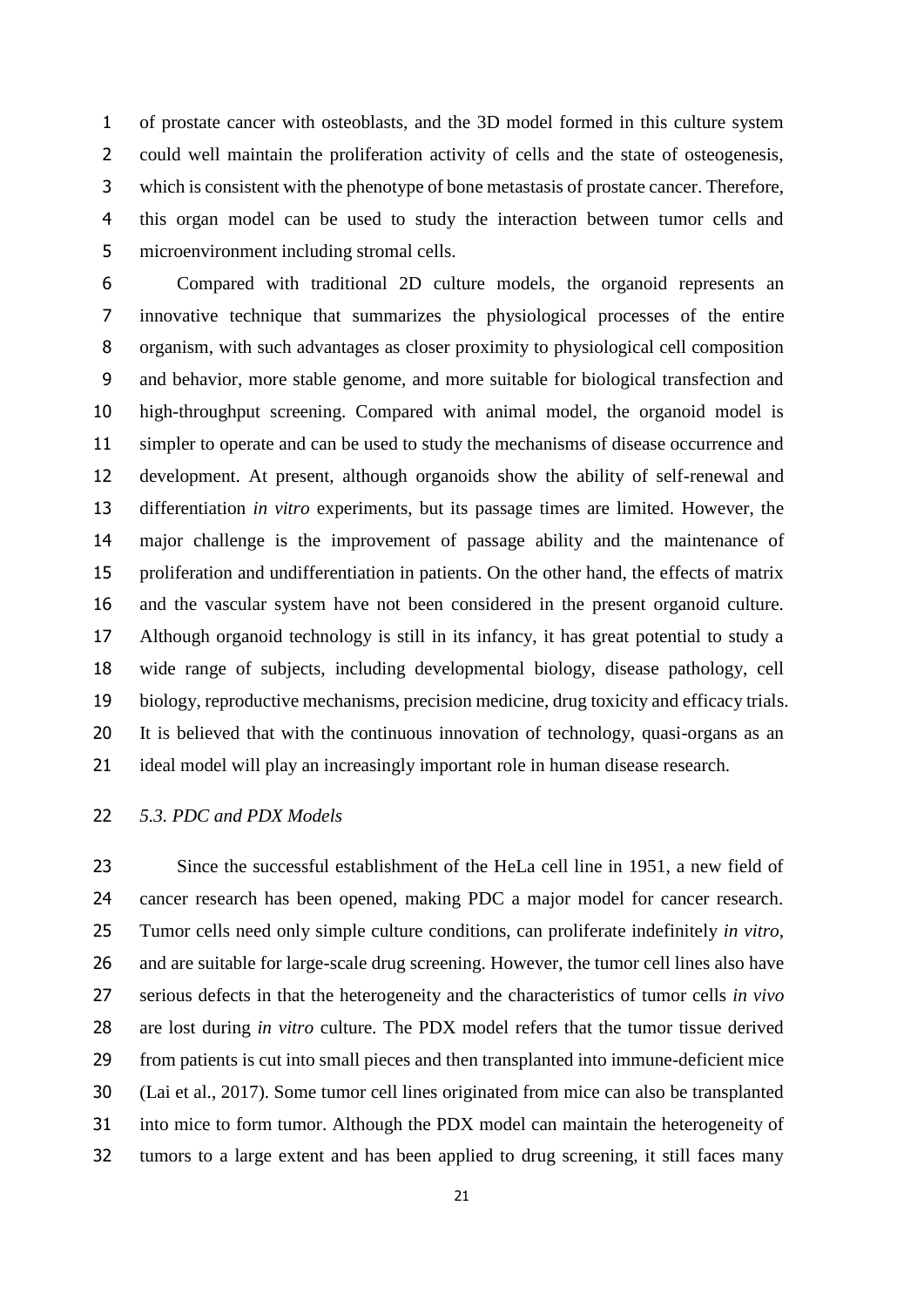problems, such as low success rate of transplantation, low screening throughput, large sample size of tumors and long experimental period [\(Gao and Chen, 2015;](#page-30-10) Xu et al., 2018).

#### **6. Research methods of molecular targets**

 Many publications have systematically introduced the techniques for active targets of natural products ( [Zeng and Peng, 2018;](#page-34-11) [Zhou and Xiao, 2018\)](#page-35-5), including affinity- based protein profiling (A*f*BPP), drug affinity responsive target stability (DARTS), cellular thermal shift assay (CETSA), stability of proteins from rates of oxidation (SPROX), target identification by chromatographic co-elution (TICC), microscale thermophoresis (MST), chemical genomics screening, chemical genomics bioinformatics prediction, differential genomics screening, differential proteomics screening, and so on. Among these, CETSA and DARTS as the validation methods can be applied to screen drug targets when combined with other assistant techniques such as quantitative mass spectrometry. We briefly introduce the frontier techniques in CCMF research below, such as CETSA, DARTS and MST.

# *6.1. Cellular Thermal Shift Assay*

 Cellular thermal shift assay (CETSA) was first proposed in 2013 [\(Daniel et al.,](#page-29-7)  [2013\)](#page-29-7). The basic principle is that when a small molecule compound binds to a protein, the thermal stability of the protein molecule is significantly improved. This kind of binding protein needs higher temperature to be aggregated and degenerated. When heated to a certain temperature, the binding protein and the unbound protein can be separated by high-speed centrifugation. The known proteins can be validated by western-blot analysis. This unique technique can directly measure drug-protein binding, and has been widely used to verify conjugation [\(Dai et al., 2018;](#page-29-8) [Jafari et al., 2014\)](#page-30-11). Currently, more than 98.3% of 558 known small molecular drug targets belong to proteins [\(Santos et al., 2017\)](#page-32-11), and more than 3000 potential target proteins can be 27 combined with small molecule compounds to exert pharmacological effects (Yue et al., [2012\)](#page-34-12). However, CETSA can only be applied to validate the known proteins of target due to the limitation of western-blot technique, and it is not suitable for high-throughput screening.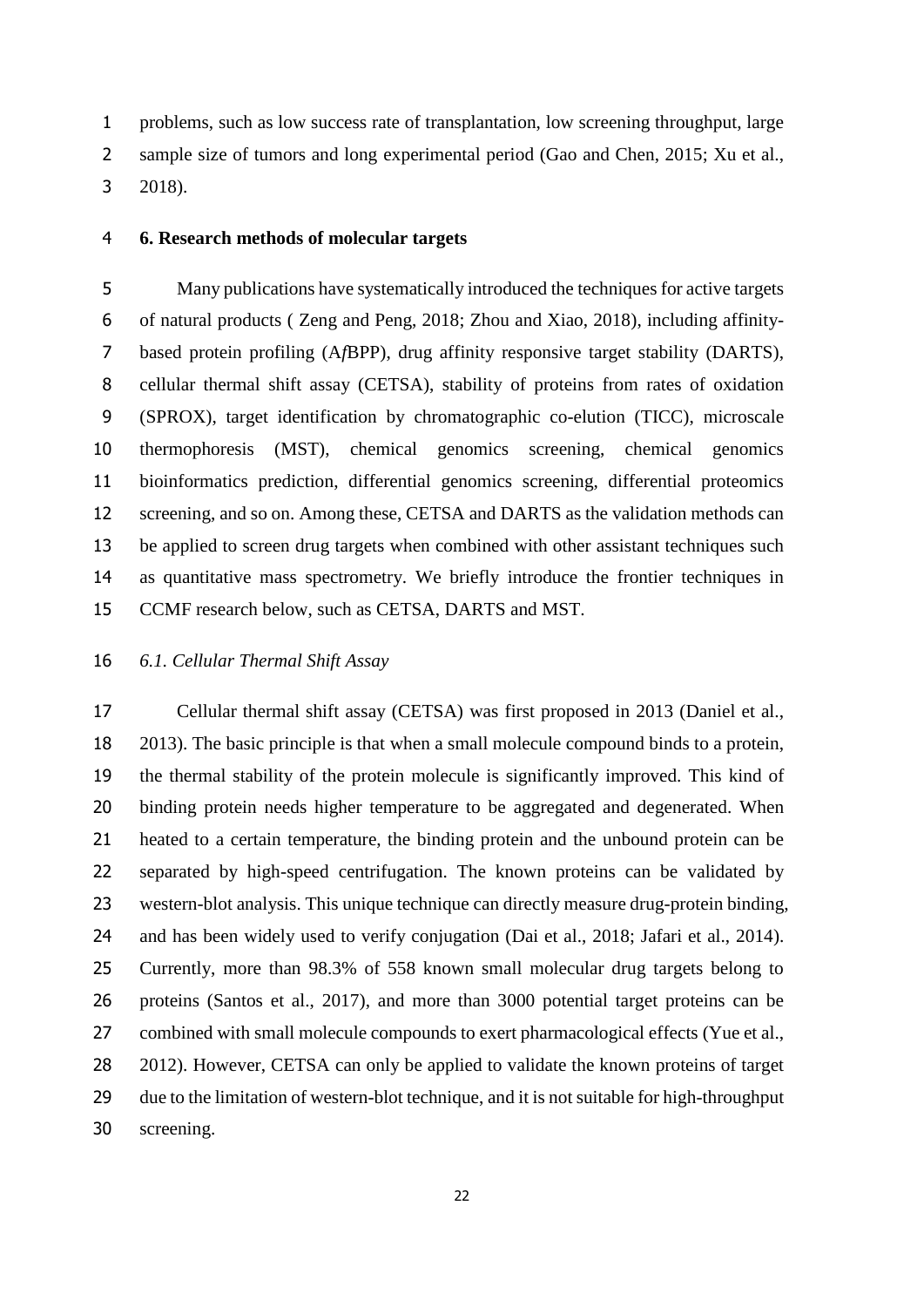Currently, there are two kinds of high-throughput methods for drug targets screening based on improved CETSA technique. The first is to screen drugs according to the target and isolate specific compounds that bind to target proteins from candidate compounds. The novel techniques can be used to increase the throughput of screening, such as ALPHAScreen based on the interaction between donor and receptor microbeads [\(Jafari et al., 2014\)](#page-30-11) and ligand-stabilized soluble target protein detection based on enzyme fragment chemiluminescence quantification [\(Martinez et al., 2018\)](#page-31-11). Another is to screen targets by known drugs. Some proteins combined with a small molecule compound are obtained through high-throughput screening, which is very suitable for the target screening of CMF compounds. However, it is difficult to construct high- throughput screening models based on cellular thermal shift assay (HTS-CETSA) for screening target proteins owing to the large number of candidate target proteins, their physical and chemical properties and the difficulty of biotin labeling of small molecule compounds.

# *6.2. Drug affinity responsive target stability (DARTS)*

 Drug affinity responsive target stability (DARTS) analysis technique was proposed by [Brett et al.](#page-29-9) (2009). The basic principle is that the binding of natural small molecule compounds to target proteins can prevent proteases from digesting the target proteins. The antienzymatic stability changes of the target proteins before or after the binding is detected by electrophoresis, and then the target proteins directly bound to small molecule compounds can be analyzed by bio-mass spectrometry. The advantages of this technique are easy operation without drug modification, independence of the drugs' action mechanism, and the technique is especially suitable for validation of protein targets with poor affinity but high abundance. For example, this technique was used to discover the binding target proteins eIF4A for resveratrol [\(Brett et al., 2009\)](#page-29-9). However, these results may be disturbed by non-direct target proteins, especially in living cells. DARTS can also be used to identify the binding target proteins of small 28 molecule compounds when combined with western-blot analysis (Park [Y et al., 2016\)](#page-32-12). Nitazoxanide, an anti-parasite drug, was proved to effectively inhibit the Wnt signaling pathway independent of adenomatous polyposis coli by targeting peptidyl arginine deiminase 2 through DARTS and western-blot analyses, suggesting its potential in the treatment of Wnt-pathway mutations in cancer patients [\(Qu et al., 2018\)](#page-32-13). On the other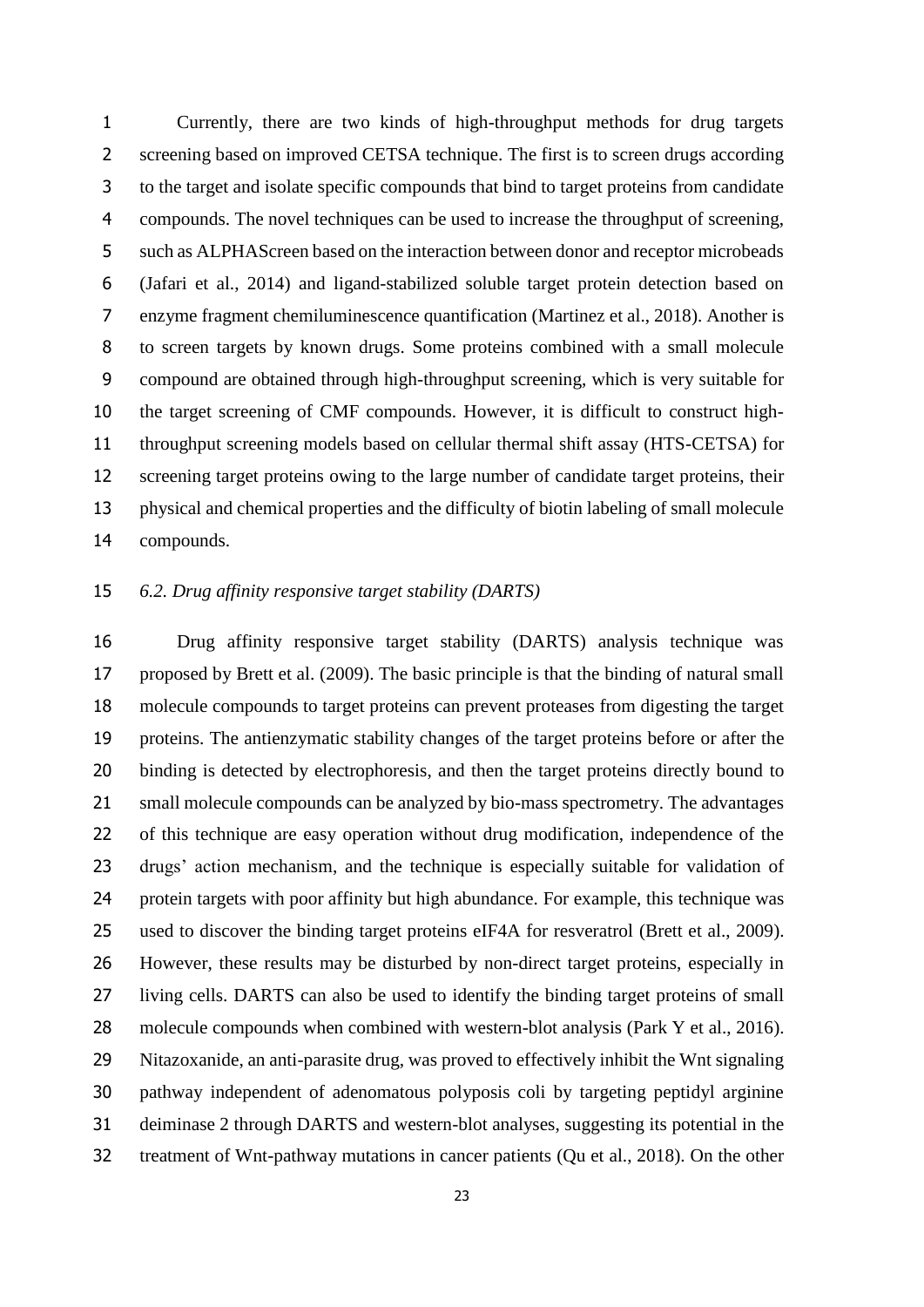hand, the binding targets of plant extracts could also be identified by DARTS. With the 2 combined DARTS and bio-mass spectrum analysis, the grape seed extract was found to down-regulate the whole proteins involved in translation process through the endoplasmic reticulum (ER) stress response protein of human colon cancer cells, resulting in the modification of oxidized protein, especially the amino acid residues of the protein target [\(Derry et al., 2014\)](#page-30-12).

# *6.3. Microscale thermophoresis*

 Microscale Thermophoresis (MST) refers to the directional motion of molecules in the microscopic temperature gradient field. The change of biomolecular structure or conformation will cause the differences of its hydration layer, molecular weight and surface charges, which will influence the molecular distribution in the temperature gradient field. This kind of changes can be used to analyze molecular interactions and various stoichiometric parameters. MST can directly measure molecular interactions in similarly natural environments (serum and cell lysate) and in many biological solutions. MST can not only analyze the interaction between proteins, but also measure the combination of small molecular compounds and proteins. The affinity of small molecule inhibitor quercetin with kinase PKA was measured in buffer solution and human serum respectively. The affinity in serum was reduced by 400 times, indicating that the biological matrix can affect the combination of drugs with proteins, thereby interfering with the drug function [\(Wienken et al., 2011\)](#page-33-12). Hexokinase 2 (HK2) is the rate-limiting enzyme in the first step of the glycolytic pathway, and is highly expressed in cancer cells and plays a key role in oncogenesis and metastasis. Bao et al. has verified that the target of a compound isolated from *Ganoderma lucidum* is HK2 protein by MST analysis [\(Bao et al., 2018\)](#page-29-10). This compound significantly inhibits the activity of HK2, suggesting that it may be a potential drug for cancer therapy. However, MST analysis can only provide the indirect evidence of binding between small molecules and proteins through the affinity value, hence it still needs to be confirmed by other methods.

#### **7. Discussion**

 Unclear modern scientific connotation of TCM is a major scientific issue limiting the breakthrough of TCM modernization and internationalization. The compatibility application of CMF is an important feature for TCM [\(Fan et al., 2014\)](#page-30-13), but it is difficult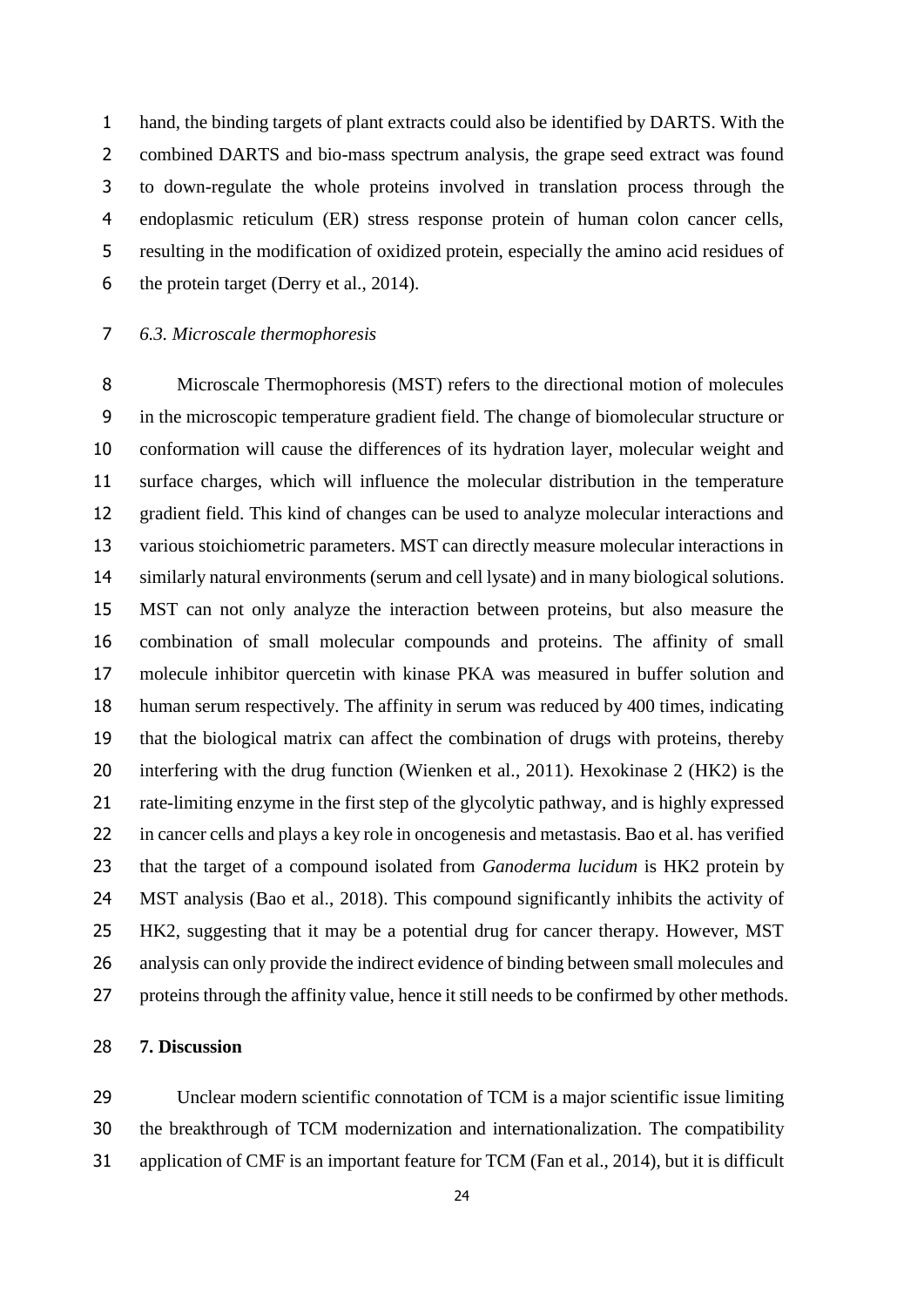to clearly elucidate the compatibility mechanism at the levels of decoction pieces and components.

 Hence, we proposed that compound-based Chinese medicine formula (CCMF) (Figure 1), which can be obtained from optimized screening of compounds from decoction pieces, components-based Chinese medicine or activity compounds with synergistic effects, can become the future direction of TCM. The complex and unclear composition of TCM is difficult to control its safety, effectiveness and quality, which limits its further clinical application. For example, TCM injections probably have shown good clinical therapeutic effects, such as the antiviral effect and improvement of myocardial ischemia. However, due to the complex constitution of unknown and ineffective materials which has been injected directly into circulation system, TCM injections have caused series of adverse drug reactions and concerns. According to the 2017 Annual Report for National Adverse Drug Reaction Monitoring by CFDA, TCM injections alone accounts for 84.1% of reported TCM averse dug reactions which leads to the restriction and banning of some effective TCM injections. The CCMF research based on TCM injections can help to solve this safety issues.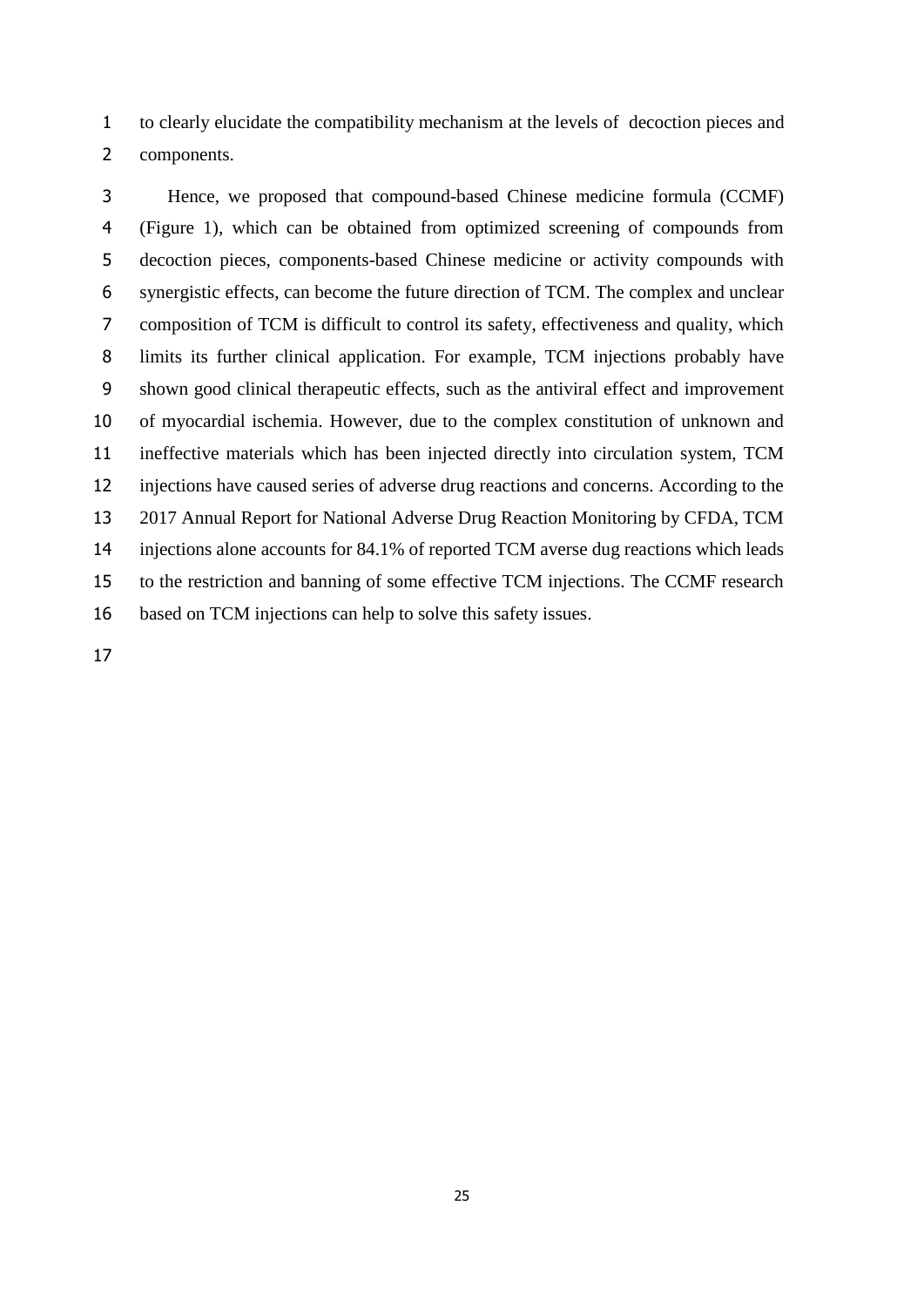

 Figure 1. Key study contents involved in the research of compound-based Chinese medicine formula. In this review, Chinese patent medicine, classic prescriptions, component medicine and synergistic compounds are introduced as the common sources of compound-based Chinese medicine formula (CCMF). Serum pharmacochemistry, feedback system control (FSC) (Liu et al., 2014) and orthogonal design are the recommended optimization method for CCMF. The cellular thermal shift assay (CETSA) (Matte et al., 2016), drug affinity responsive target stability (DARTS) (Luo and Gao, 2018) and microscale thermophoresis (MST) (Cui et al., 2017) has been introduced as the screen method for drug targets. The three-dimensional (3D) cellular culture (Xu et al., 2018), organoid model (Daniel et al., 2013) and PDX model (Park J et al., 2016) has been summarized as 11 the promising method for the efficacy evaluation.

 CCMF not only has the advantages of clear chemical composition and controllable quality of modern medicines, but also has the characteristics of synergistic effect of TCM. Furthermore, the compatibility mechanism of its Monarch-Minister-Assistant- Guide (Jun-Chen-Zuo-Shi in Chinese) can be investigated on the basis of the therapeutic targets to elucidate the scientific connotation. For example, the Realgar- Indigo naturalis formula (RIF) has been proven clinically to show good therapeutic effects on acute promyelocytic leukemia in combination with all-trans retinoic acid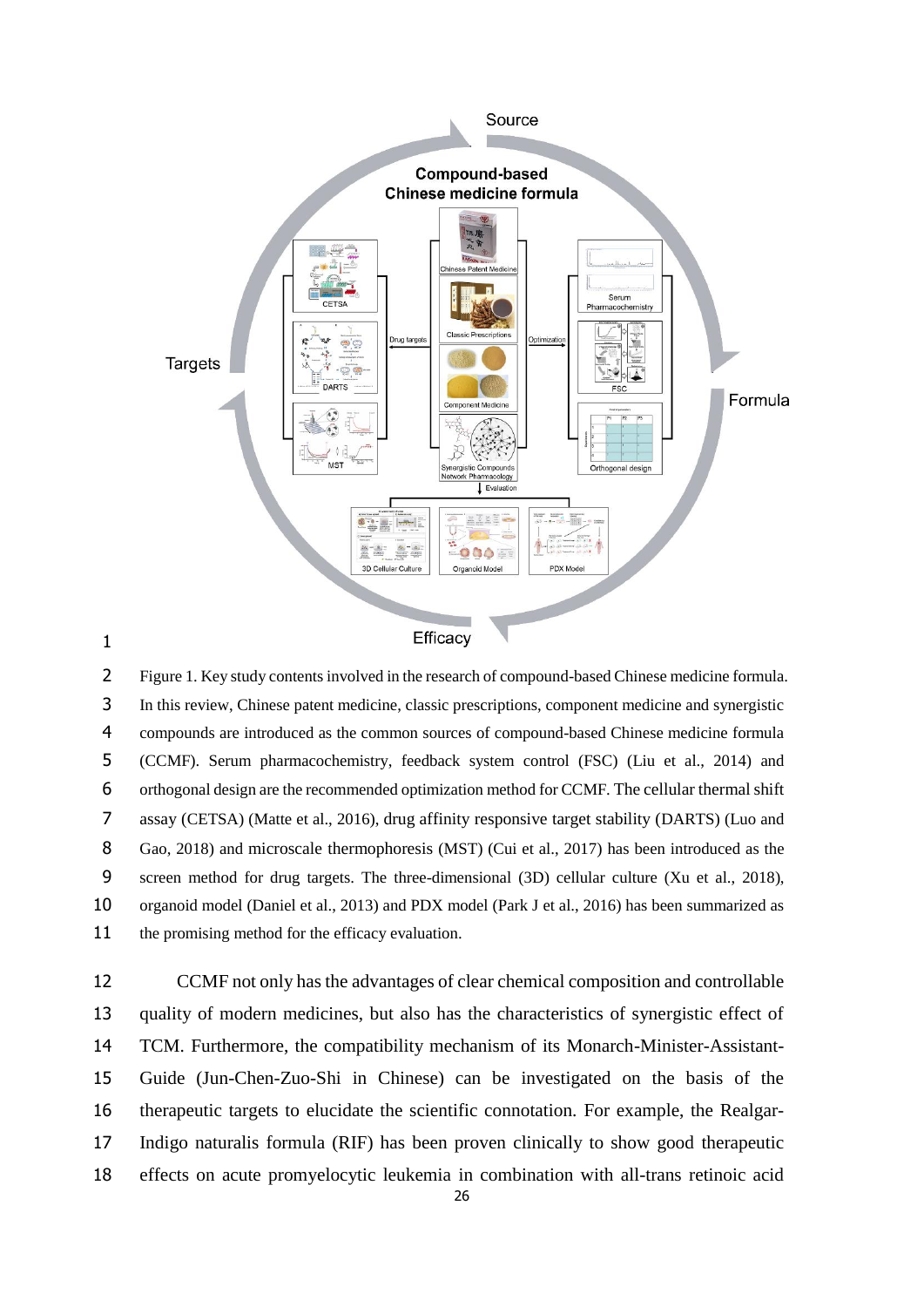(Zhu et al., 2013; 2018). To further investigate molecular mechanism, a systematic study of RIF at compounds-level was carried out b[y Wang](#page-33-1) et al. (2008). Arsenic sulfide, indirubin and tanshinone IIA have been identified as the main active ingredients of the formula. Arsenic sulfide alone can prolong the survival time of the acute promyelocytic leukemia mice, but the combination with indirubin and tanshinone IIA shows more 6 signigicant therapeutic effect through the enhanced degradation of PML-RAR $\alpha$  oncoprotein caused by arsenic sulfide which serves as "monarch drug", increased expression of genes related to the leukocyte differentiation and maturation which caused by tanshinone IIA as "minister drug", and decreased expression of protein promoted cell cycle by indirubin as "assistant drug". As the "guiding drugs", tanshinone IIA and indirubin can also increase the expression aquaglyceroporin 9 which is responsible for arsenic sulfide transportation and cell uptake. [Wang et al. \(2008\)](#page-33-1) has clearly elucidated the synergistic molecular mechanisms of RIF, and provided an excellent example for CCMF research which should be the future direction for TCM modernization.

 There are three core contents in the compatibility study of CCMF, including the screening model, compatibility optimization, and targets validation. Although the complex disease environments can be better simulated in animals, they are not suitable for compatibility optimization of formula because of the limited throughput. The *in vitro* model of single type of cells can usually neither conform to the multifactor-caused disease progression, nor can it reflect the characteristics of multi-component and multi- target synergism of CMF. The multicellular co-culture and organoid *in vitro* could be the ideal models for formula screening, which can not only simulate multi-factor disease environments, but also have characteristics of high screening throughput. The FSC introduced in this review also can be combined with multicellular co-culture for screening of compatibility formula of CCMF.

## **8. Conclusions**

 Compatibility is the advantage of Chinese medicine formula in the treatment of diseases, but its scientific connotation has not been elucidated owing to unclear active components and binding target. Although TCMF has the advantages of easier obtainment, simpler processing and lower cost, it is difficult to control its quality, safety and effectiveness due to the presence of numerous ineffective and unknown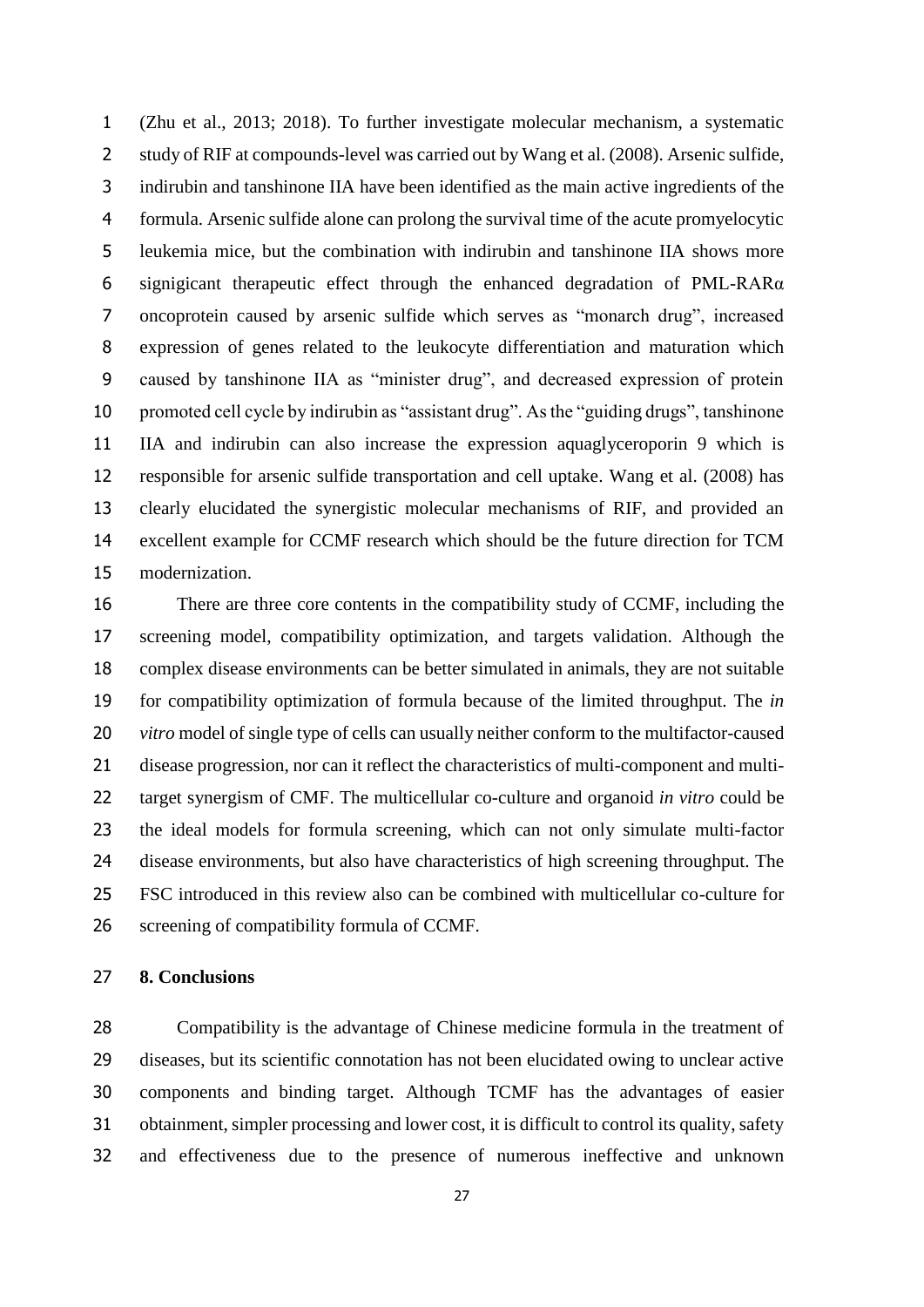components. HCMF still contains partially inactive and unknown substance, which is responsible for the indeterminate binding target. The quality, safety and effectiveness of CCMF can be controlled by the use of well defined compounds. Moreover, its target and mechanism of action can also be clarified further. Although there are many approaches to investigate the action targets, including CETSA, DARTS, and MST, it still lacks the high throughput screening methods for binding targets of CCMF. The combination of mass spectrometry with CETSA or DARTS has improved the throughput in a certain extent, but there still exist some defects such as isotope labeling, complicated operation, high technical requirement and cost. Multicellular culture and organoid are better *vitro* models for investigation of CCMF, but are currently limited in their use. There is an urgent need to establish screening models of compatibility and screening targets for CCMF.

#### **Acknowledgments**

 This work was supported by funds from the National Natural Science Foundation of China (No. 81773941, 81903654 and 81703755), National Key Subject of Drug Innovation (2019ZX09201005-007), National key R & D program for key research project of modernization of traditional Chinese medicine (2019YFC1711602), Program for Professor of Special Appointment (Young Eastern Scholar) at Shanghai Institutions of Higher Learning, Shanghai "Chenguang Program" of Education Commission of Shanghai Municipality (No.18CG46), and "Yangfan Program" (No.19YF1449400) of Science and Technology Commission of Shanghai Municipality.

# **Conflicts of interest**

The authors have declared that there is no conflict of interests.

#### **Author contributions**

 Xin Luan wrote and revised the manuscript. Li-Jun Zhang collected the literature and wrote part of the manuscript. Xiao-Qin Li collected the literature. Khalid Rahman revised the manuscript. Hong Zhang, Hong-Zhuan Chen and Wei-Dong Zhang presented the research ideas and revised the manuscript.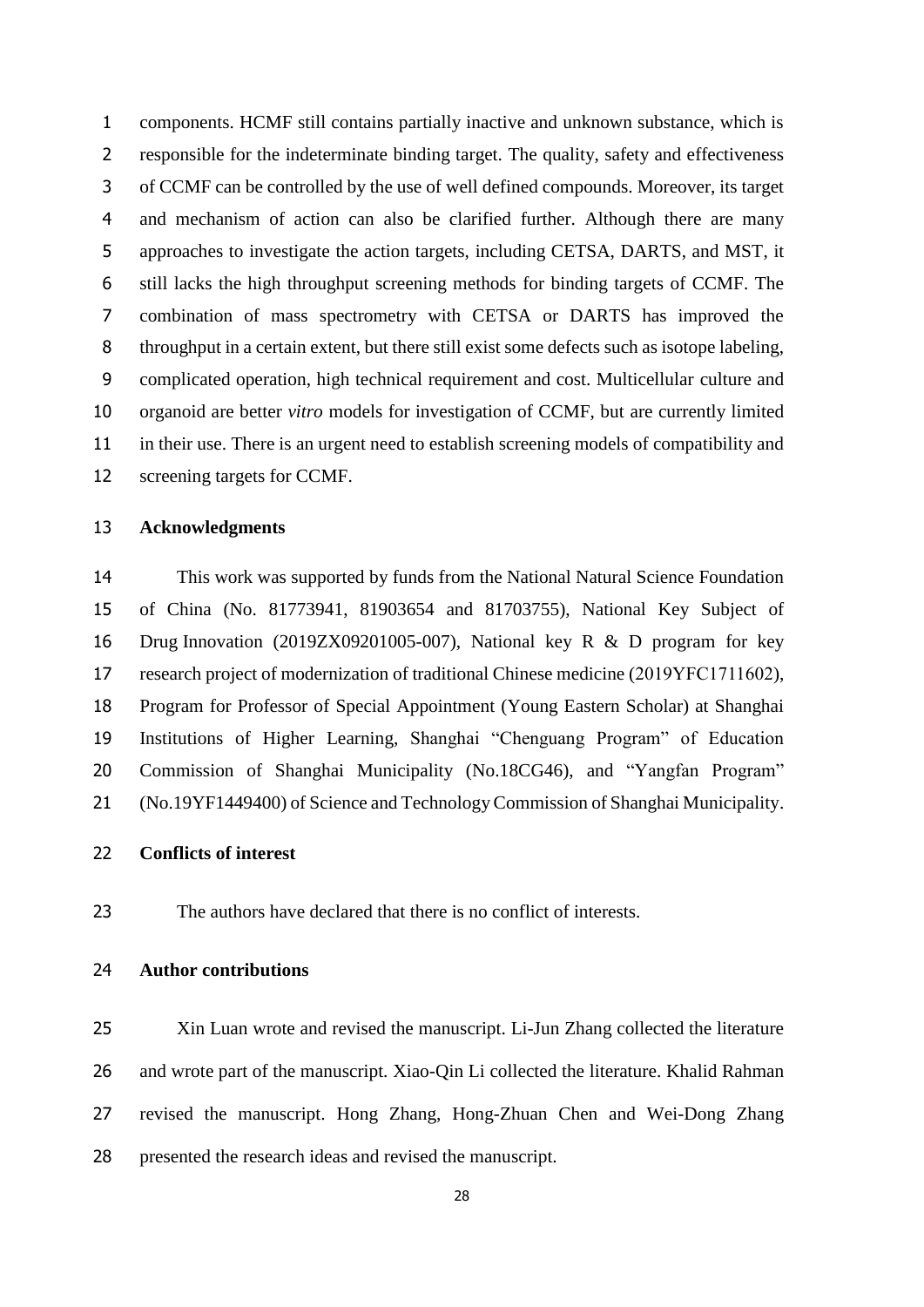#### **References**

- <span id="page-29-3"></span> An, L.P., Dou, Z.H., Hou, J.Y., 2013. Research progress in serum pharmacology and serum pharmacochemistry of traditional Chinese medicine. Cen. South Pharm. 7, 521-524.
- <span id="page-29-10"></span> Bao, F., Yang, K., Wu, C., Gao, S., Wang, P., Chen, L., Li, H., 2018. New natural inhibitors of hexokinase 2 (HK2): Steroids from Ganoderma sinense. Fitoterapia 125, 123-129.
- <span id="page-29-0"></span> Bhattacharjee, S., Coppens, I., Mbengue, A., Suresh, N., Ghorbal, M., Slouka, Z., Safeukui, I., Tang, H.Y., Speicher, D.W., Stahelin, R.V., 2018. Remodeling of the malaria parasite and host human red cell by vesicle amplification that induces artemisinin resistance. Blood 131, 1234-1247.
- <span id="page-29-9"></span> Brett, L., Rui, H., Nao, J., Chin, R.M., Mariam, A., Sarah, W., Jianing, W., Wu, R.P., Fernando, G., Loo, J.A., 2009. Target identification using drug affinity responsive target stability (DARTS). P. Natl. Acad. Sci. USA 106, 21984-21989.
- Cao, L., Deng, C.Q., 2016. Effects of glycosides components and combinations of Buyang Huanwu decoction on vascular smooth muscle cells proliferation and related signaling pathway. J. Chin. 14 Mater. Med. 41, 1889-1897.
- <span id="page-29-1"></span> [Chang, C.W.](https://www.ncbi.nlm.nih.gov/pubmed/?term=Chang%20CW%5BAuthor%5D&cauthor=true&cauthor_uid=30231484), [Chen, C.Y.](https://www.ncbi.nlm.nih.gov/pubmed/?term=Chen%20CY%5BAuthor%5D&cauthor=true&cauthor_uid=30231484), [Yen, C.C.](https://www.ncbi.nlm.nih.gov/pubmed/?term=Yen%20CC%5BAuthor%5D&cauthor=true&cauthor_uid=30231484), [Wu, Y.T.](https://www.ncbi.nlm.nih.gov/pubmed/?term=Wu%20YT%5BAuthor%5D&cauthor=true&cauthor_uid=30231484), [Hsu, M.C.,](https://www.ncbi.nlm.nih.gov/pubmed/?term=Hsu%20MC%5BAuthor%5D&cauthor=true&cauthor_uid=30231484) 2018. Repressed exercise-induced hepcidin 16 levels after danggui buxue tang supplementation in male recreational runners. Nutrients 10. pii: E1318. doi: 10.3390/nu10091318.
- Chen, C.Y., 2011. TCM Database@Taiwan: the world's largest traditional Chinese medicine database for drug screening in silico. PloS one 6, e15939.
- <span id="page-29-2"></span>20 Chen XX, Liu Y, Huang Y, Zhao LL, Chen L, SM, W., 2017. Virtual screening of anti-angiogenesis flavonoids from Sophora flavescens. Chin. J. Chin. Mat. Med. 42, 1140-1144.
- <span id="page-29-4"></span>22 Chen, Z., Pan, M.J., Xing, X.F., Zhang, Y.J., 2016. Research progress on serum pharmacochemistry studies in pharmacodynamics material basis of Chinese materia medica and Chinese herbal formula. Drug Evaluation Res. 39, 143-147.
- <span id="page-29-6"></span> China Pharmacopoeia Committee, 2015. Pharmacopoeia of the people's Republic of China, Volume I. Chinese Medical Science and Technology Press, Beijing, 76, 290, 575, 1738.
- Choi, S.H., Kim, Y.H., Hebisch, M., Sliwinski, C., Lee, S., D'Avanzo, C., Chen, H., Hooli, B., Asselin, 28 C., Muffat, J., 2014. A three-dimensional human neural cell culture model of Alzheimer's disease. Nature 515, 274-278.
- Choi, S.H., Kim, Y.H., Quinti, L., Tanzi, R.E., Kim, D.Y., 2016. 3D culture models of Alzheimer's disease: a road map to a "cure-in-a-dish". Mol. Neurodegener. 11, 75. doi: 10.1186/s13024-016- 0139-7
- <span id="page-29-5"></span> Cui, X., Hartanto, Y., Zhang, H., 2017. Advances in multicellular spheroids formation. J. R. Soc. Interface 14, 20160877.
- <span id="page-29-8"></span> Dai, L., Zhao, T., Bisteau, X., Sun, W., Prabhu, N., Lim, Y.T., Sobota, R.M., Kaldis, P., Nordlund, P., 2018. Modulation of Protein-Interaction States through the Cell Cycle. Cell 173, 1481-1494 e1413.
- <span id="page-29-7"></span> Daniel, M.M., Rozbeh, J., Marina, I., Takahiro, S., E Andreas, L., Chen, D., Lekshmy, S., Yihai, C., P?R, N., 2013. Monitoring drug target engagement in cells and tissues using the cellular thermal shift assay. Science 341, 84-87.
	-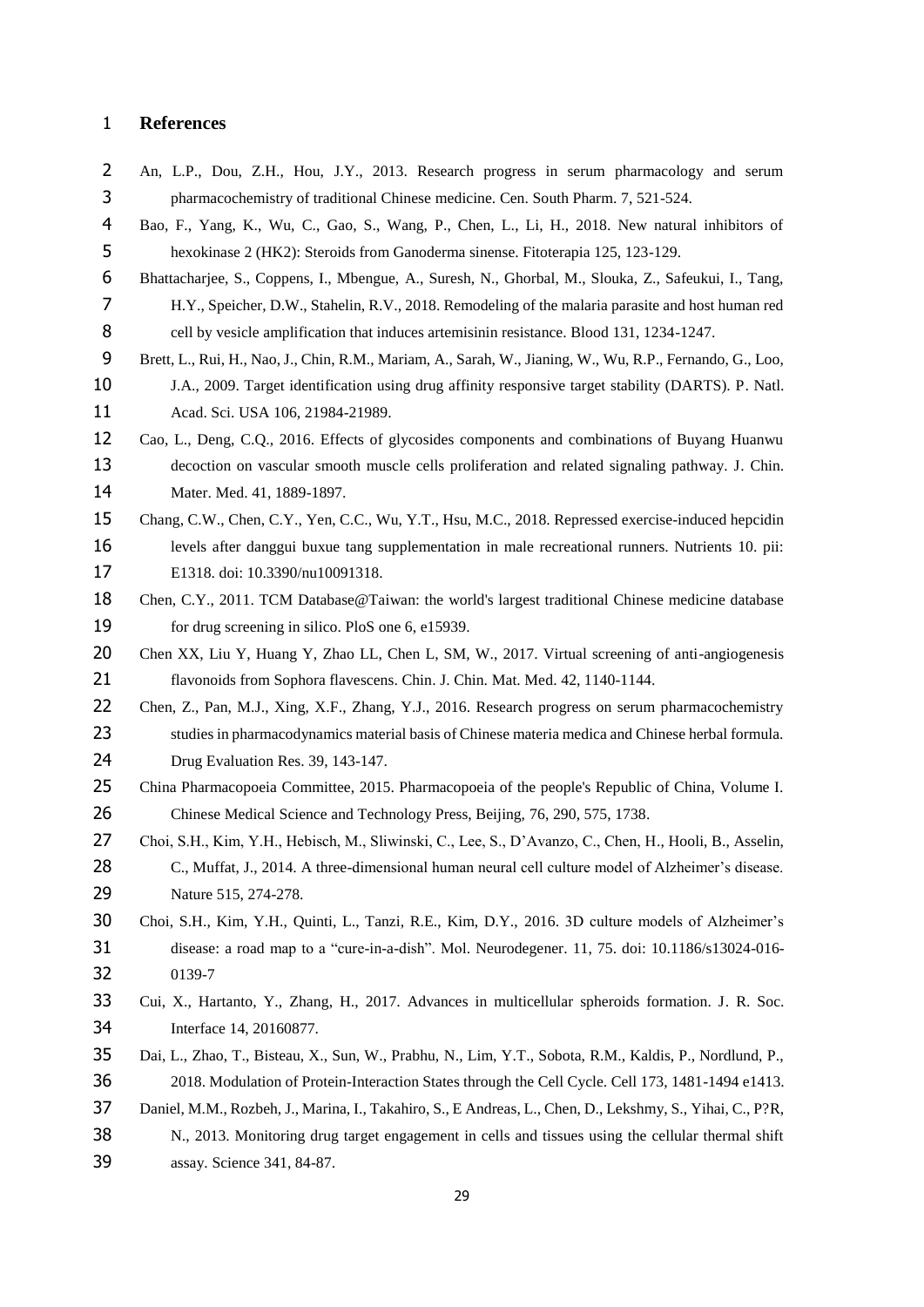- <span id="page-30-12"></span> Derry, M.M., Somasagara, R.R., Raina, K., Kumar, S., Gomez, J., Patel, M., Agarwal, R., Agarwal, C., 2 2014. Target Identification of Grape Seed Extract in Colorectal Cancer Using Drug Affinity Responsive Target Stability (DARTS) Technique: Role of Endoplasmic Reticulum Stress Response Proteins. Curr. Cancer Drug Targets 14, 323-336.
- <span id="page-30-3"></span> Ding, X., Njus, Z., Kong, T., Su, W., Ho, C.M., Pandey, S., 2017. Effective drug combination for Caenorhabditis elegansnematodes discovered by output-driven feedback system control technique. Sci. Adv. 3, eaao1254.
- <span id="page-30-8"></span> Dye, B.R., Hill, D.R., Ferguson, M.A., Tsai, Y.H., Nagy, M.S., Dyal, R., Wells, J.M., Mayhew, C.N., Nattiv, R., Klein, O.D., 2015. In vitro generation of human pluripotent stem cell derived lung organoids. eLife 4(4). doi: 10.7554/eLife.05098
- <span id="page-30-0"></span> Fan, J.X., Wang, S., Meng, X.S., Bao, Y.R., Li, T.J., 2017. Study of cancer cell apoptosis induced by Schizonepeta tenuifolia with microfluidic chip technology. [Yao Xue Xue Bao](https://www.ncbi.nlm.nih.gov/pubmed/?term=Study+of+cancer+cell+apoptosis+induced+by+Schizonepeta+tenuifolia+with+microfluidic+chip+technology) 52, 126-131.
- <span id="page-30-13"></span> Fan, T.P., Briggs, J., Liu, L., Lu, A.P., Greef, J.v.d., Xu, A.L., 2014. The art and science of traditional medicine Part 1: TCM today - A case for integration. Integrating traditional medicine into modern health care. Science 346, S4.
- <span id="page-30-6"></span> Fatehullah, A., Tan, S.H., Barker, N., 2016. Organoids as an in vitro model of human development and disease. Nat. Cell Biol. 18, 246-254.
- <span id="page-30-9"></span> Fong, E.L., Wan, X., Yang, J., Morgado, M., Mikos, A.G., Harrington, D.A., Navone, N.M., Farach- Carson, M.C., 2016. A 3D in vitro model of patient-derived prostate cancer xenograft for controlled 20 interrogation of in vivo tumor-stromal interactions. Biomaterials 77, 164-172.
- <span id="page-30-4"></span> Froehlich, K., Haeger, J.D., Heger, J., Pastuschek, J., Photini, S.M., Yan, Y., Lupp, A., Pfarrer, C., Mrowka, R., Schleußner, E., 2016. Generation of Multicellular Breast Cancer Tumor Spheroids: Comparison of Different Protocols. J. Mammary Gland. Biol. Neoplasia. 21, 89-98.
- <span id="page-30-5"></span>Galateanu, B., Hudita, A., Negrei, C., Ion, R.M., Costache, M., Stan, M., Nikitovic, D., Hayes, A.W.,
- 25 Spandidos, D.A., Tsatsakis, A.M., 2016. Impact of multicellular tumor spheroids as an in vivo-like 26 tumor model on anticancer drug response. Int. J. Oncol. 48, 2295-2302.
- <span id="page-30-10"></span>27 Gao, D., Chen, Y., 2015. Organoid development in cancer genome discovery. Curr. Opin. Genet. Dev. 30, 42-48.
- <span id="page-30-2"></span> Guo, L.A., Wang, S.P., Xiang, L., Jiang, P., Zhang, W.D., Liu, R.H., 2012. Identification of volatility components of Shexiang Baoxin pill in rat plasma by GC-MS. J. Pharma. Practice 30, 207-210.
- <span id="page-30-1"></span> He, J.Y., Rao, M., Lin, Tang, M., Dong, Z., 2014. Effect of paeoniflorin on superoxide dismutase and nuclear factor E2-related factor 2 expression in brain tissues of rats with middle cerebral artery occlusion and its neuroprotection. J. Chongqing Med. Univ. 38, 178-182.
- <span id="page-30-7"></span> Huch, M., Gehart, H., Vanboxtel, R., Hamer, K., Blokzijl, F., Verstegen, M.A., Ellis, E., Vanwenum, M., Fuchs, S., Deligt, J., 2015. Long-Term Culture of Genome-Stable Bipotent Stem Cells from Adult Human Liver. Cell 160, 299-312.
- <span id="page-30-11"></span> Jafari, R., Almqvist, H., Axelsson, H., Ignatushchenko, M., Lundback, T., Nordlund, P., Martinez Molina, D., 2014. The cellular thermal shift assay for evaluating drug target interactions in cells. Nat. Protoc. 9, 2100-2122.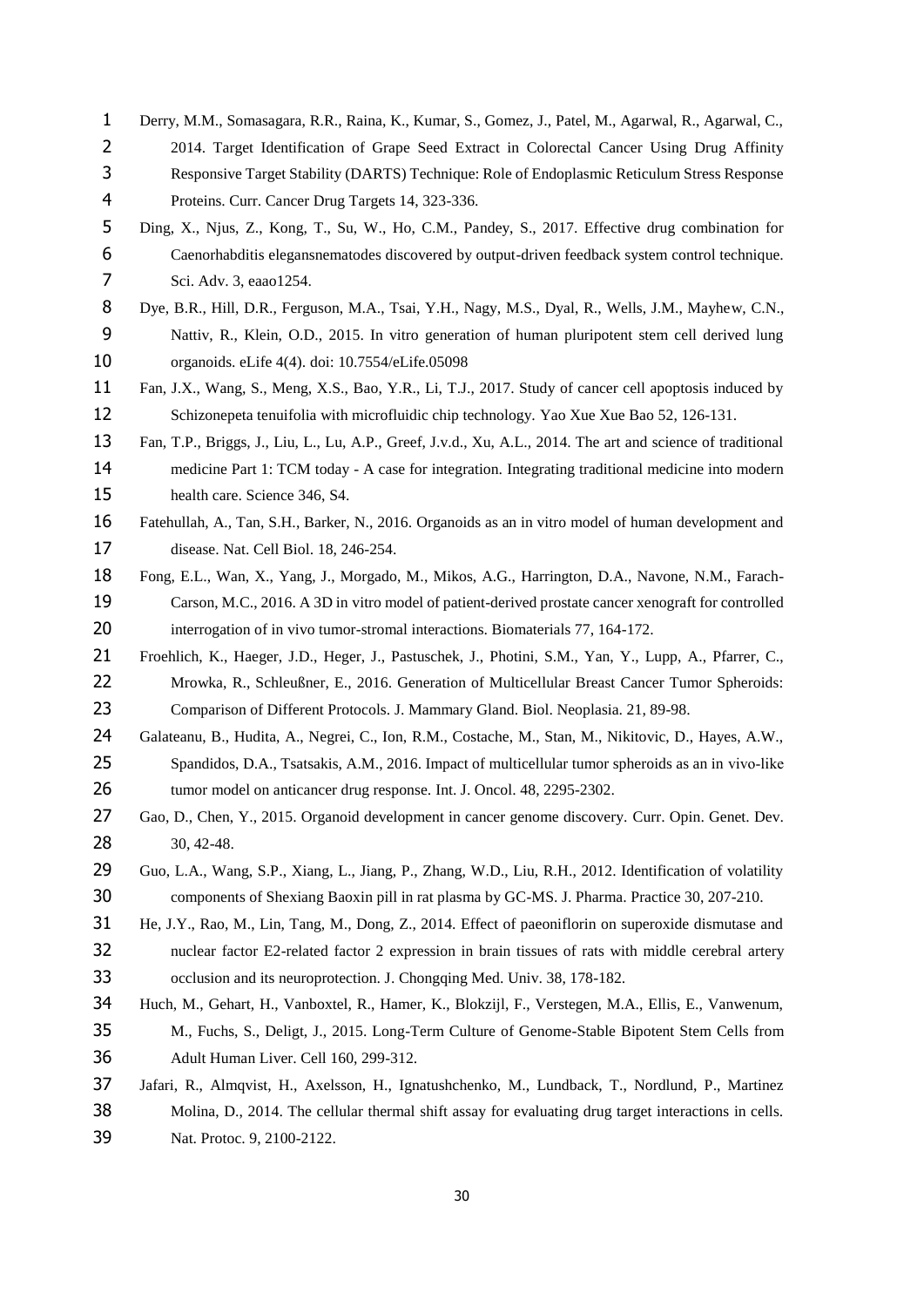- <span id="page-31-1"></span> Jiang, F., Li, Y., Si, L., Zhang, Z., Li, Z., 2019. Interaction of EZH2 and P65 is involved in the arsenic trioxide-induced anti-angiogenesis in human triple-negative breast cancer cells. Cell Biol. Toxicol. 1-11.
- <span id="page-31-5"></span> Jiang, P., Liu, R.H., Dou, S., Liu, L., Zhang, W.D., Chen, Z.L., Xu, R.L., Ding, J.M., 2010. Analysis of the constituents in rat plasma after oral administration of Shexiang Baoxin pill by HPLC-ESI-MS/MS. Biomed. Chromatog. 23, 1333-1343.
- <span id="page-31-8"></span> Juergen, F., Claudia, S., Reinhard, E., Kunz-Schughart, L.A., 2009. Spheroid-based drug screen: 8 considerations and practical approach. Nat. Protoc. 4, 309-324.
- <span id="page-31-10"></span> Lai, Y., Wei, X., Lin, S., Qin, L., Cheng, L., Li, P., 2017. Current status and perspectives of patient-10 derived xenograft models in cancer research. J. Hematol. Oncol. 10, 106.
- <span id="page-31-9"></span> Lancaster, M.A., Knoblich, J.A., 2014. Organogenesis in a dish: modeling development and disease 12 using organoid technologies. Science 345, 1247125.
- <span id="page-31-0"></span> Li, C.P., Xuan, C.P., Yuan, J.L., Shi, J.J., Deng, L., Wang, W.Y., Li, N.N., YC, L., 2019. Protective 14 effects of the active components of Leonurus japonicas Houtt. in myocardial ischemia-reperfusion injury. Chin. J. Hosp. Pharm. 39, 708-712.
- <span id="page-31-2"></span> Li, S., Zhang, B., 2013. Traditional Chinese medicine network pharmacology: theory, methodology and application. Chin. J. Nat. Med. 11, 110-120.
- <span id="page-31-6"></span> Liu, P., Li, W., Li, Z.H., Qian, D.W., Guo, J.M., Shang, E.X., Su, S.L., Tang, Y.P., Duan, J.A., 2014. Comparisons of pharmacokinetic and tissue distribution profile of four major bioactive components after oral administration of Xiang-Fu-Si-Wu Decoction effective fraction in normal and dysmenorrheal symptom rats. J. Ethnopharmacol. 154, 696-703.
- <span id="page-31-7"></span> Liu, R., Runyon, R.S., Wang, Y., Oliver, S.G., Fan, T., Zhang, W., 2015. Deciphering ancient combinatorial formulas: the shexiang baoxin pill. Science 347(6219 sppl): s40-s42.
- [Lu, L.,](https://www.ncbi.nlm.nih.gov/pubmed/?term=Lu%20L%5BAuthor%5D&cauthor=true&cauthor_uid=30487746) [Sun, X.,](https://www.ncbi.nlm.nih.gov/pubmed/?term=Sun%20X%5BAuthor%5D&cauthor=true&cauthor_uid=30487746) [Chen, C.,](https://www.ncbi.nlm.nih.gov/pubmed/?term=Chen%20C%5BAuthor%5D&cauthor=true&cauthor_uid=30487746) [Qin, Y.](https://www.ncbi.nlm.nih.gov/pubmed/?term=Qin%20Y%5BAuthor%5D&cauthor=true&cauthor_uid=30487746), [Guo, X.,](https://www.ncbi.nlm.nih.gov/pubmed/?term=Guo%20X%5BAuthor%5D&cauthor=true&cauthor_uid=30487746) 2018. Shexiang Baoxin Pill, Derived From the Traditional Chinese Medicine, Provides Protective Roles Against Cardiovascular Diseases. Front. [Pharmacol.](https://www.ncbi.nlm.nih.gov/pubmed/30487746) 9, 1161. doi: 10.3389/fphar.2018.01161.
- Luo, J., Gao, J.Q., 2018. Construction of 3D Multicellular tumor spheroid model and its Application in drug screening and preparation evaluation. Chin. J. Mod. Appl. Pharm. 35, 609-614.
- <span id="page-31-3"></span> Ma, T., Gu, Z., Shen, D., Xu, A., Ge, B., 2019. Research progress in herb-pair compatibility mechanism 30 in recent decade. Chin. J. Inf. Tradit. Chin. Med. 26, 132-136.
- Mangal, M., Sagar, P., Singh, H., Raghava, G.P., Agarwal, S.M., 2013. NPACT: Naturally Occurring Plant-based Anti-cancer Compound-Activity-Target database. Nucleic Acids Res. 41(Database issue), D1124-1129.
- <span id="page-31-4"></span> Marciano, R., Prasad, M., Ievy, T., Tzadok, S., Leprivier, G., Elkabets, M., Rotblat, B., 2019. High- throughput screening identified compounds sensitizing tumor cells to glucose starvation in culture and vegf inhibitors in vivo. Cancers 11. pii: E156. doi: 10.3390/cancers11020156.
- <span id="page-31-11"></span> Martinez, N.J., Asawa, R.R., Cyr, M.G., Zakharov, A., Urban, D.J., Roth, J.S., Wallgren, E., Klumpp- Thomas, C., Coussens, N.P., Rai, G., 2018. A widely-applicable high-throughput cellular thermal shift assay (CETSA) using split Nano Luciferase. Sci. Rep. 8, 9472.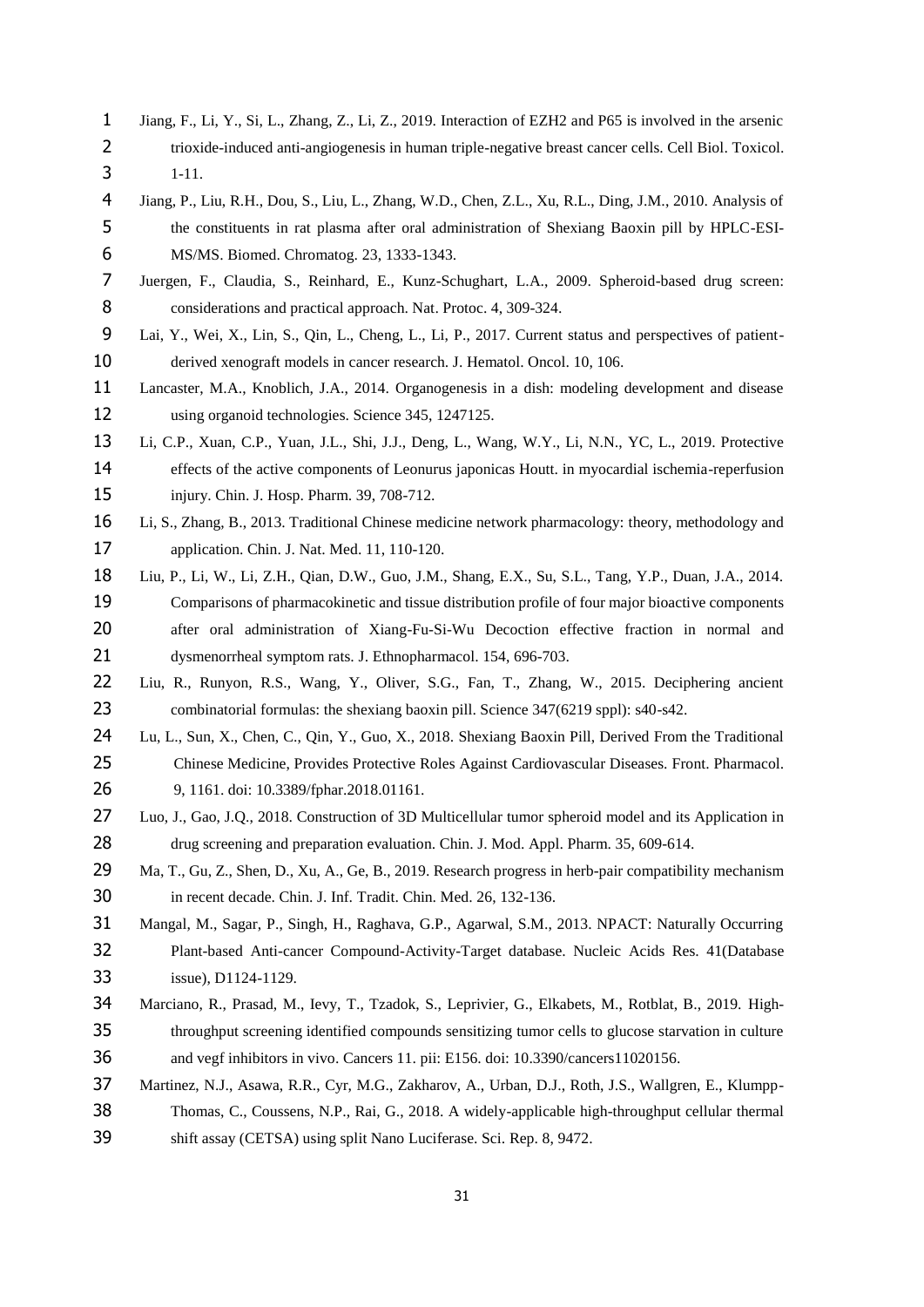- <span id="page-32-9"></span> Matte, I., Legault, C.M., Garde-Granger, P., Laplante, C., Bessette, P., Rancourt, C., Piche, A., 2016. Mesothelial cells interact with tumor cells for the formation of ovarian cancer multicellular spheroids in peritoneal effusions. Clin. Exp. Metastasis 33, 839-852.
- <span id="page-32-8"></span> Nath, S., Devi, G.R., 2016. Three-dimensional culture systems in cancer research: Focus on tumor spheroid model. Pharmacol. Ther. 163, 94-108.
- <span id="page-32-5"></span> Nowaksliwinska, P., Weiss, A., Ding, X., Dyson, P.J., Bergh, H.V.D., Griffioen, A.W., Ho, C.M., 2016. Optimization of drug combinations using Feedback System Control. Nat. Protoc. 11, 302-315.
- <span id="page-32-10"></span> Park, J.I., Lee, J., Kwon, J.L., Park, H.B., Lee, S.Y., Kim, J.Y., Sung, J., Jin, M.K., Song, K.S., Kim, K.H., 2016. Scaffold-free coculture spheroids of human colonic adenocarcinoma cells and normal colonic fibroblasts promote tumorigenicity in nude mice. Transl. Oncol. 9, 79-88.
- <span id="page-32-12"></span> Park, Y.D., Sun, W., Salas, A., Antia, A., Carvajal, C., Wang, A., Xu, X., Meng, Z., Zhou, M., Tawa, G.J., Dehdashti, J., Zheng, W., Henderson, C.M., Zelazny, A.M., Williamson, P.R., 2016. 13 Identification of multiple cryptococcal fungicidal drug targets by combined gene dosing and drug affinity responsive target stability screening. MBio 7, pii: e01073-16. doi: 10.1128/mBio.01073-16.
- <span id="page-32-0"></span> Peng, J., Dou, S., Lei, L., Zhang, W., Chen, Z., Xu, R., Ding, J., Liu, R., 2009. Identification of multiple constituents in the TCM-formula Shexiang Baoxin Pill by LC coupled with DAD-ESI-MS-MS. Chromatographia 70, 133-142.
- <span id="page-32-13"></span> Qu, Y., Olsen, J.R., Yuan, X., Cheng, P.F., Levesque, M.P., Brokstad, K.A., Hoffman, P.S., Oyan, A.M., Zhang, W., Kalland, K.H., 2018. Small molecule promotes β-catenin citrullination and inhibits Wnt signaling in cancer. Nat. Chem. Biol. 14, 94-101.
- <span id="page-32-2"></span> Ru, J., Li, P., Wang, J., Zhou, W., Li, B., Huang, C., Li, P., Guo, Z., Tao, W., Yang, Y., Xu, X., Li, Y., Wang, Y., Yang, L., 2014. TCMSP: a database of systems pharmacology for drug discovery from herbal medicines. J. Cheminform. 6,13. doi: 10.1186/1758-2946-6-13.
- <span id="page-32-1"></span>24 Saebyeol, J., Kelley, K.W., Johnson, R.W., 2008. Luteolin reduces IL-6 production in microglia by 25 inhibiting JNK phosphorylation and activation of AP-1. P. Natl. Acad. Sci. USA 105, 7534-7539.
- <span id="page-32-11"></span>Santos, R., Ursu, O., Gaulton, A., Bento, A.P., Donadi, R.S., Bologa, C.G., Karlsson, A., Allazikani, B.,
- Hersey, A., Oprea, T.I., 2017. A comprehensive map of molecular drug targets. Nat. Rev. Drug Disco. 16, 19-34.
- <span id="page-32-7"></span> Shang, H.C., Zhang, B., Wang, Y.Y., Gao, X.M., Zhao, Y.J., 2003. A method for proportion screening of TCM small prescriptions. Chin. J. Exper. Trad. Med. Form. 9, 1-3
- <span id="page-32-4"></span> Shi, X., Tang, Y., Zhu, H., Li, W., Li, Z., Li, W., Duan, J.A., 2014. Comparative tissue distribution profiles of five major bio-active components in normal and blood deficiency rats after oral 33 administration of Danggui Buxue Decoction by UPLC-TQ/MS. J. Ethnopharmacol. 153, 169-177.
- <span id="page-32-6"></span> Silva, A., Lee, B.Y., Clemens, D.L., Kee, T., Ding, X., Ho, C.M., Horwitz, M.A., 2016. Output-driven feedback system control platform optimizes combinatorial therapy of tuberculosis using a macrophage cell culture model. P. Natl. Acad. Sci. USA 113, E2172-2179.
- <span id="page-32-3"></span> Tao, W., Li, B., Gao, S., Bai, Y., Shar, P.A., Zhang, W., Guo, Z., Sun, K., Fu, Y., Huang, C., Zheng, C., Mu, J., Pei, T., Wang, Y., Li, Y., Wang, Y., 2015. CancerHSP: anticancer herbs database of systems pharmacology. Sci. Rep. 5, 11481.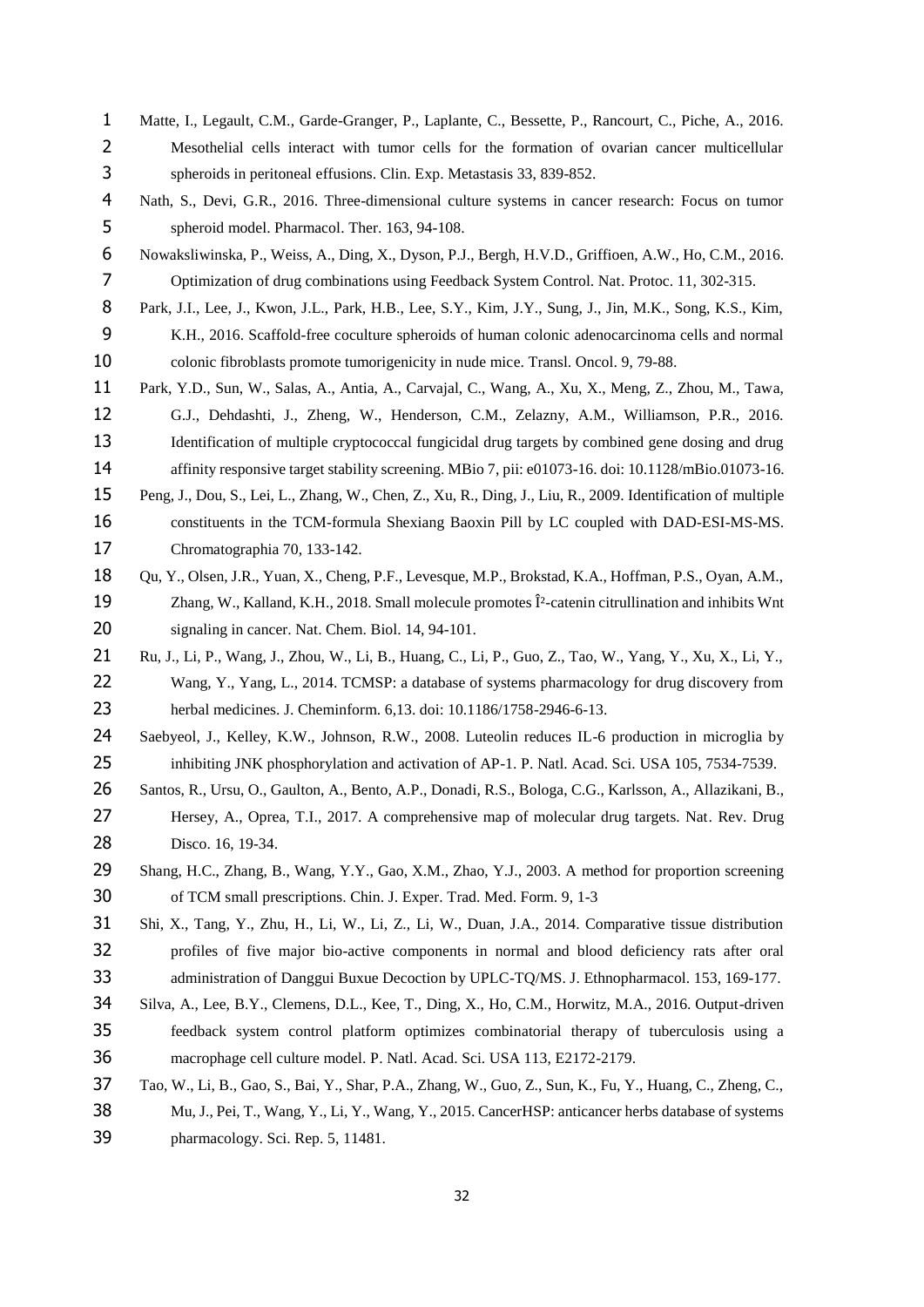- <span id="page-33-3"></span> Tian H, Wang Q, Mei YF, Zhang DS, GP, X., 2014. Influence of radix salviae miltiorrhizae hydrosoluble combinations on the memory dysfunction induced by ischemia-reperfusion in mice. Acta Neuropharmacol. 4, 5-16.
- <span id="page-33-11"></span> Toshiro, S., Vries, R.G., Snippert, H.J., Marc, V.D.W., Nick, B., Stange, D.E., Es, J.H., Van, Arie, A., Pekka, K., Peters, P.J., 2009. Single Lgr5 stem cells build crypt-villus structures in vitro without a mesenchymal niche. Nature 459, 262-265.
- <span id="page-33-8"></span> Tsutsui, H., Valamehr, B., Hindoyan, A., Qiao, R., Ding, X., Guo, S., Witte, O.N., Liu, X., Ho, C.M., Wu, H., 2011. An optimized small molecule inhibitor cocktail supports long-term maintenance of human embryonic stem cells. Nat. Commun. 2(1), 167.
- <span id="page-33-1"></span> Wang, L., Zhou, G.B., Liu, P., Song, J.H., Liang, Y., Yan, X.J., Xu, F., Wang, B.S., Mao, J.H., Shen, Z.X., Chen, S.J., Chen, Z., 2008. Dissection of mechanisms of Chinese medicinal formula Realgar- Indigo naturalis as an effective treatment for promyelocytic leukemia. P. Natl. Acad. Sci. USA 105, 4826-4831.
- <span id="page-33-2"></span> Wang, L.Q., Zhang, Y.Y., He, Y., Wan, H.T., Zhou, H.F., Yang, J.H., 2016. Effect of different compatibility proportion of active constituent of fuzi (radix aconiti carmichaeli) and gancao (glycyrrhiza uralensis) on h9c2 myocardial cell with oxygen-glucose deprivation. J. Trad. Chin. Med. 57, 1327-1331.
- <span id="page-33-10"></span> Wang, R., Shang, H.C., Wang, Y.Y., Zhang, B.L., Gao, X.M., Zhao, Y.J., 2006. Multi-objective optimization research of the ratio of Danshen and Sanchi with ED-NM-MO trigeminy method. Tianjin J. Trad. Chin. Med. 23, 242-247.
- <span id="page-33-6"></span><span id="page-33-0"></span>21 Wang, X.J., 2010. The formation and development of traditional chinese medicine serum medicinal chemistry. Mod. Trad. Chin. Med. Mater. Medica-World Sci. Technol. 12, 632-633.
- <span id="page-33-7"></span>23 Wang, X., Sun, H., Zhang, A., Wang, P., Han, Y., 2011. Ultra-performance liquid chromatography 24 coupled to mass spectrometry as a sensitive and powerful technology for metabolomic studies. J. Sep. Sci. 34, 3451-3459.
- <span id="page-33-12"></span> Wienken, C.J., Baaske, P., Rothbauer, U., Braun, D., Duhr, S., 2011. Protein-binding assays in biological liquids using microscale thermophoresis. Nat. Commun. 1, 100.
- <span id="page-33-5"></span> Wong, P.K., Yu, F., Shahangian, A., Cheng, G., Sun, R., Ho, C.M., 2008. Closed-loop control of cellular functions using combinatory drugs guided by a stochastic search algorithm. P. Natl. Acad. Sci. USA 105, 5105-5110.
- Wu C, Xu PC, Yao WX, Shou D, Zhu Y, NN, W., 2019. Rapid screening of anti-osteoporosis active ingredients from Liuwei Dihuang Decoction by osteoblast membrane chromatography/ultra-high performance liquid chromatography-time of flight mass spectrometry. Chin. J. Chromatogr. 37, 305-312.
- <span id="page-33-9"></span> Wu, Y., Pan, X., Xu, Y., Lu, X., He, S., He, R., Gong, M., 2016. Optimization of combinations of ginsenoside-Rg1, ginsenoside-Rb1, evodiamine and rutaecarpine for effective therapy of mouse migraine. J. Nat. Med. 70, 207-216.
- <span id="page-33-4"></span> Xiao, L., Wang, Y.Z., Liu, J., Luo, X.T., Ye, Y., Zhu, X.Z., 2005. Effects of paeoniflorin on the cerebral infarction, behavioral and cognitive impairments at the chronic stage of transient middle cerebral artery occlusion in rats. Life Sci. 78, 413-420.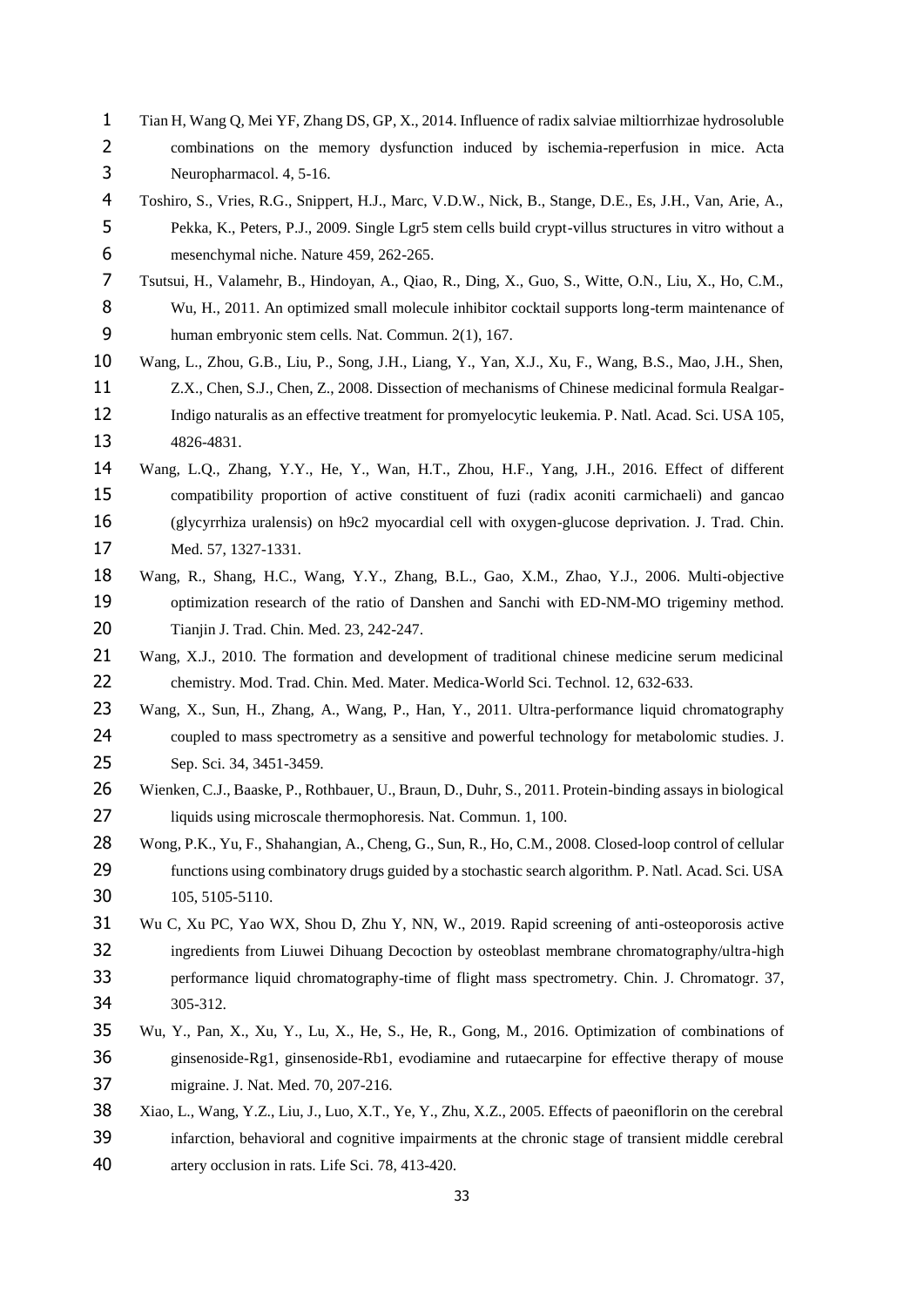<span id="page-34-12"></span><span id="page-34-11"></span><span id="page-34-10"></span><span id="page-34-9"></span><span id="page-34-8"></span><span id="page-34-7"></span><span id="page-34-6"></span><span id="page-34-5"></span><span id="page-34-4"></span><span id="page-34-3"></span><span id="page-34-2"></span><span id="page-34-1"></span><span id="page-34-0"></span>

| $\mathbf{1}$ | Xu, H., Lyu, X., Yi, M., Zhao, W., Song, Y., Wu, K., 2018. Organoid technology and applications in         |
|--------------|------------------------------------------------------------------------------------------------------------|
| 2            | cancer research. J. Hematol. Oncol. 11, 116. doi: 10.1186/s13045-018-0662-9.                               |
| 3            | Xu N, Shi HY, Wang SL, Wang L, Zhang CB, Y, S., 2019. Comprehensive Evaluation of Compatibility            |
| 4            | of Effective Components in Banxia Baizhu Tianma Tang for phlegm dampness hypertension based                |
| 5            | on orthogonal test combined with multiple pharmacodynamic indexes. Chin. J. Exper. Trad. Med.              |
| 6            | Formul. 24, 7-13.                                                                                          |
| 7            | Xue, R., Fang, Z., Zhang, M., Yi, Z., Wen, C., Shi, T., 2013. TCMID: Traditional Chinese Medicine          |
| 8            | integrative database for herb molecular mechanism analysis. Nucleic Acids Res. 41 (Database issue),        |
| 9            | D1089-1095.                                                                                                |
| 10           | Yan, G., Hang, Y., Wang, X., 2012. Identification technique for in vivo ingredients of traditional Chinese |
| 11           | medicines based on LC-MS analysis. Chin. J. Chin. Mater. Med. 37, 1765-1770.                               |
| 12           | Yang, Q., Wu, J.B., Zhang, Y.M., 2010. Effect of paeonol on inflammatory factors after focal cerebral      |
| 13           | ischemia-reperfusion injury in rats. Chin. J. Biochem. Pharma. 31, 111-113.                                |
| 14           | Yu, H., Zhang, W.L., Ding, X.T., Zheng, K.Y.Z., Ho, C.M., Tsim, K.W.K., Lee, Y.K., 2013. Optimizing        |
| 15           | combinations of flavonoids deriving from astragali radix in activating the regulatory element of           |
| 16           | erythropoietin by a feedback system control scheme. Evid. Compl. Alter. Med. (2013), 1-10.                 |
| 17           | Yu, K., Zhou, Y., 2019. Research progress of 3D cell culture in drug research and development. Chin.       |
| 18           | Med. Pharm. 9, 36-39.                                                                                      |
| 19           | Yue, R., Shan, L., Yang, X., Zhang, W., 2012. Approaches to target profiling of natural products. Curr.    |
| 20           | Med. Chem. 19, 3841-3855.                                                                                  |
| 21           | Yue, S.J., Xin, L.T., Fan, Y.C., Li, S.J., Tang, Y.P., Duan, J.A., Guan, H.S., Wang, C.Y., 2017. Herb      |
| 22           | pair Danggui-Honghua: mechanisms underlying blood stasis syndrome by system pharmacology                   |
| 23           | approach. Sci. Rep. 7, 40318. doi: 10.1038/srep40318.                                                      |
| 24           | Yuliantie, E., Dai, X., Yang, D., Crack, P.J., Wang, M.W., 2018. High-throughput screening for small       |
| 25           | molecule inhibitors of the type-I interferon signaling pathway. Acta Pharm. Sinica B 8, 889-899.           |
| 26           | Zeng, K.W., Peng, F.T., 2018. Recent progress on the methodology for target study of traditional Chinese   |
| 27           | medicine. Scientia Sinica Chimica 48, 1420-1428.                                                           |
| 28           | Zeng, X., Zhang, P., He, W., Qin, C., Chen, S., Tao, L., Wang, Y., Tan, Y., Gao, D., Wang, B., Chen,       |
| 29           | Z., Chen, W., Jiang, Y.Y., Chen, Y.Z., 2018. NPASS: natural product activity and species source            |
| 30           | database for natural product research, discovery and tool development. Nucleic Acids Res. 46(D1),          |
| 31           | D1217-D1222.                                                                                               |
| 32           | Zhang, B.L., Wang, Y.Y., 2005. Basic research on the key scientific problems of prescriptions-the          |
| 33           | development of modern Chinese medicine by compositional compatibility. Chin. J. Chin. Mater.               |
| 34           | Med. 3, 258-261.                                                                                           |
| 35           | Zhang, D., Pekkanen-Mattila, M., Shahsavani, M., Falk, A., Teixeira, A.I., Herland, A., 2014. A 3D         |
| 36           | Alzheimer's disease culture model and the induction of P21-activated kinase mediated sensing in            |
| 37           | iPSC derived neurons. Biomaterials 35, 1420-1428.                                                          |
| 38           | Zhang, G.Q., Hao, X.M., Chen, S.Z., Zhou, P.A., Cheng, H.P., Wu, C.H., 2003. Blockade of paeoniflorin      |
| 39           | on sodium current in mouse hippocampal CA1 neurons. Acta Pharma. Sinica 24, 1248-1252.                     |